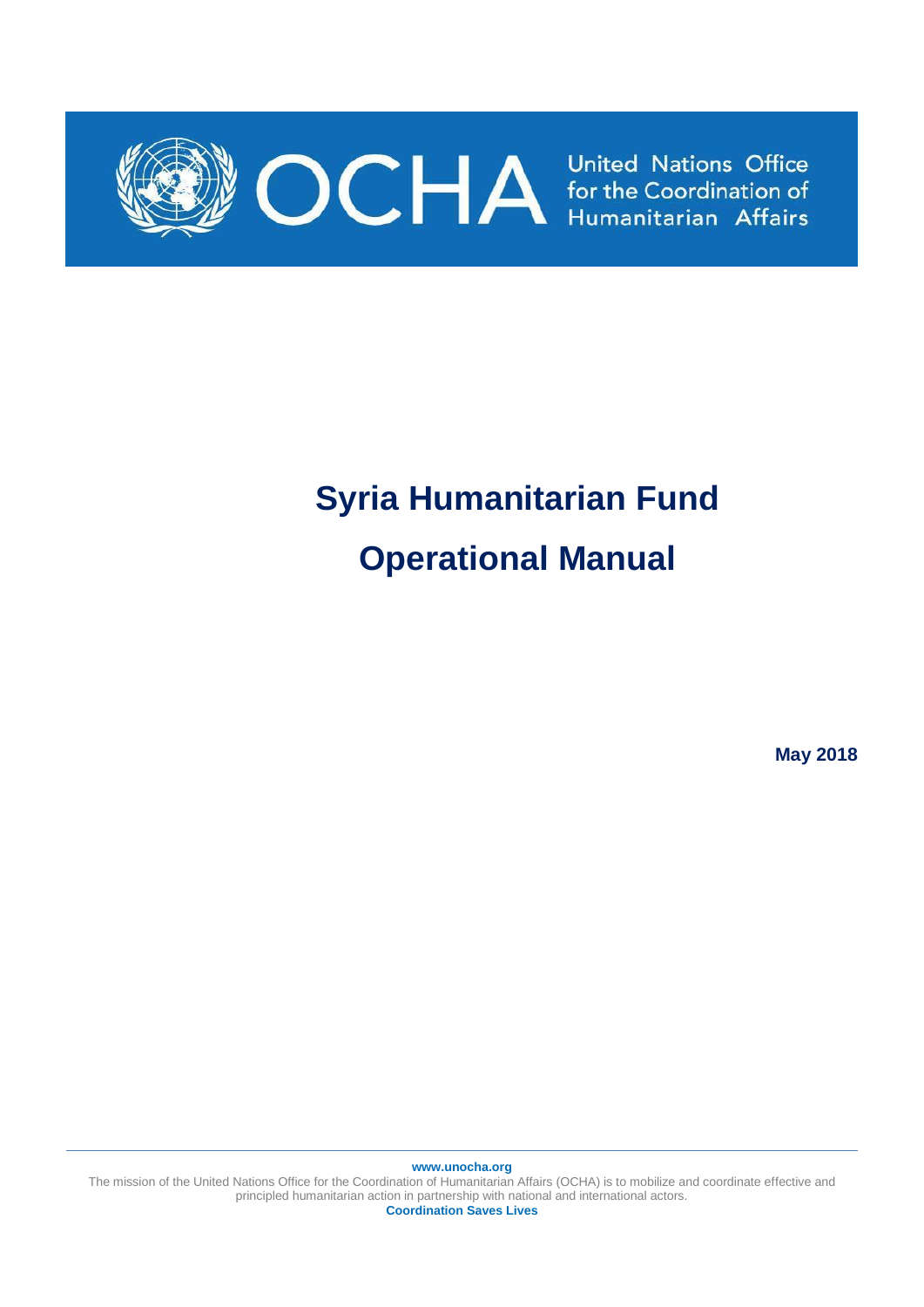## **Table of Contents**

| 1 <sub>1</sub> |                                                                                |  |
|----------------|--------------------------------------------------------------------------------|--|
| 2 <sub>1</sub> |                                                                                |  |
|                |                                                                                |  |
|                |                                                                                |  |
| 3.             |                                                                                |  |
| 4.             |                                                                                |  |
|                |                                                                                |  |
|                |                                                                                |  |
|                |                                                                                |  |
|                |                                                                                |  |
|                |                                                                                |  |
|                |                                                                                |  |
|                |                                                                                |  |
|                |                                                                                |  |
| 5.             |                                                                                |  |
|                |                                                                                |  |
|                |                                                                                |  |
|                |                                                                                |  |
|                |                                                                                |  |
|                |                                                                                |  |
| 6.             |                                                                                |  |
|                |                                                                                |  |
|                |                                                                                |  |
|                |                                                                                |  |
|                |                                                                                |  |
|                |                                                                                |  |
|                |                                                                                |  |
|                |                                                                                |  |
|                |                                                                                |  |
|                | 7.1 Basic definitions and guidance on the project budget preparation process24 |  |
|                |                                                                                |  |
|                |                                                                                |  |
|                |                                                                                |  |
|                |                                                                                |  |
|                |                                                                                |  |
|                |                                                                                |  |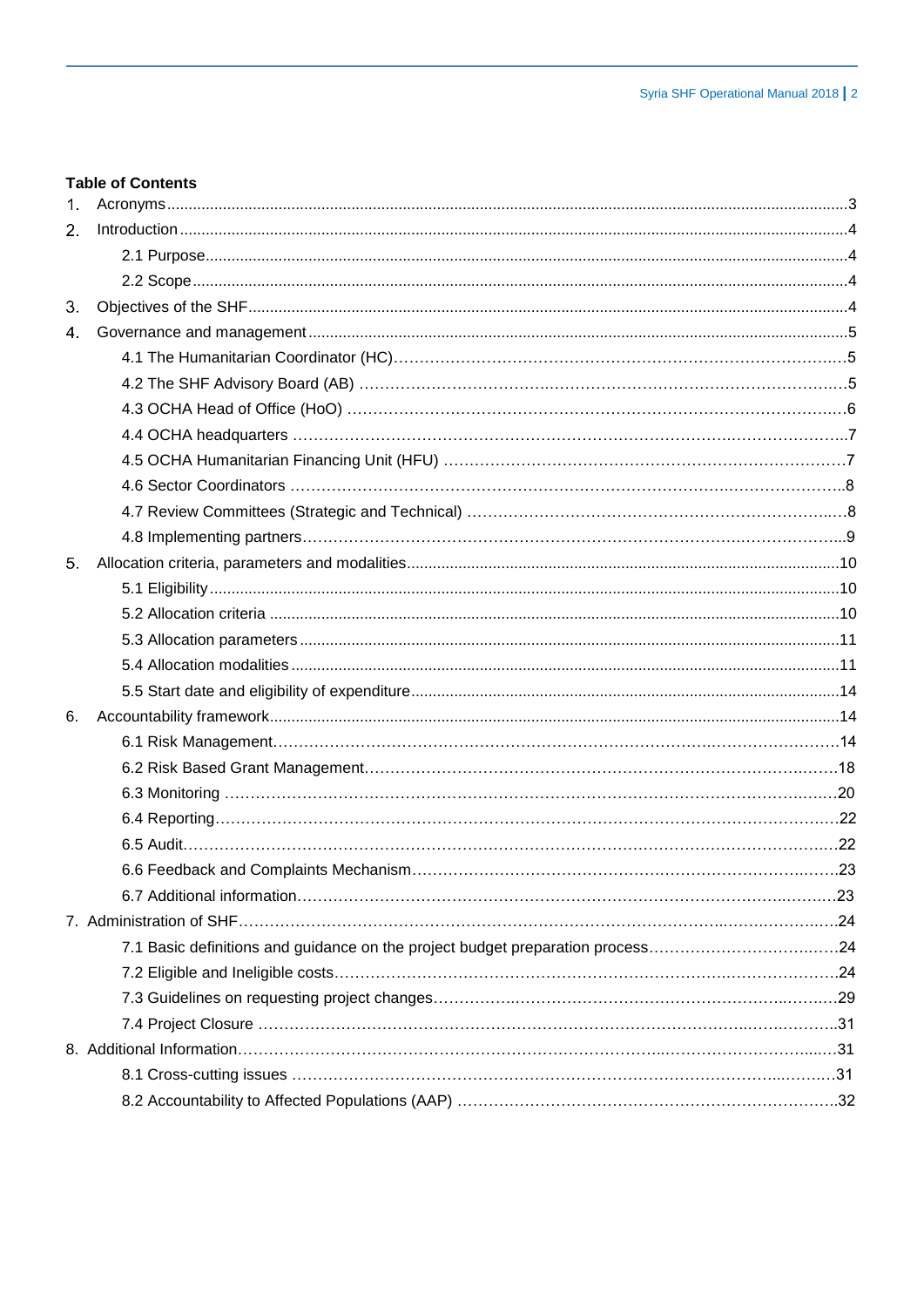# <span id="page-2-0"></span>**1. Acronyms**

| AB           | <b>Advisory Board</b>                               |
|--------------|-----------------------------------------------------|
| <b>CBPFs</b> | <b>Country Based Pooled Funds</b>                   |
| <b>CERF</b>  | Central Emergency Response Fund                     |
| CN           | <b>Concept Note</b>                                 |
| ERC          | <b>Emergency Response Coordinator</b>               |
| <b>FCS</b>   | <b>Funding Coordination Section</b>                 |
| GMS          | <b>Grant Management System</b>                      |
| НC           | Humanitarian Coordinator                            |
| <b>HCT</b>   | Humanitarian Country Team                           |
| ΗF           | Humanitarian Fund                                   |
| <b>HFU</b>   | Humanitarian Financing Unit                         |
| HPC          | Humanitarian Program Cycle                          |
| HQ           | Headquarters                                        |
| <b>HRP</b>   | Humanitarian Response Plan                          |
| <b>IASC</b>  | Inter- Agency Standing Committee                    |
| <b>ICCT</b>  | <b>Inter-Sector Coordination Team</b>               |
| <b>INGO</b>  | International Non-Governmental Organization         |
| M&E          | Monitoring and Evaluation                           |
| M&R          | Monitoring and Reporting                            |
| MOU          | Memorandum of Understanding                         |
| <b>NCE</b>   | No-Cost Extension                                   |
| <b>NGO</b>   | Non-Governmental Organization                       |
| <b>OCHA</b>  | Office for the Coordination of Humanitarian Affairs |
| PP           | <b>Project Proposal</b>                             |
| RC           | <b>Review Committee</b>                             |
| <b>SAA</b>   | <b>Standard Administrative Arrangement</b>          |
| SHF          | Syria Humanitarian Fund                             |
| <b>SRC</b>   | <b>Strategic Review Committee</b>                   |
| <b>TOR</b>   | Terms of Reference                                  |
| TRC          | <b>Technical Review Committee</b>                   |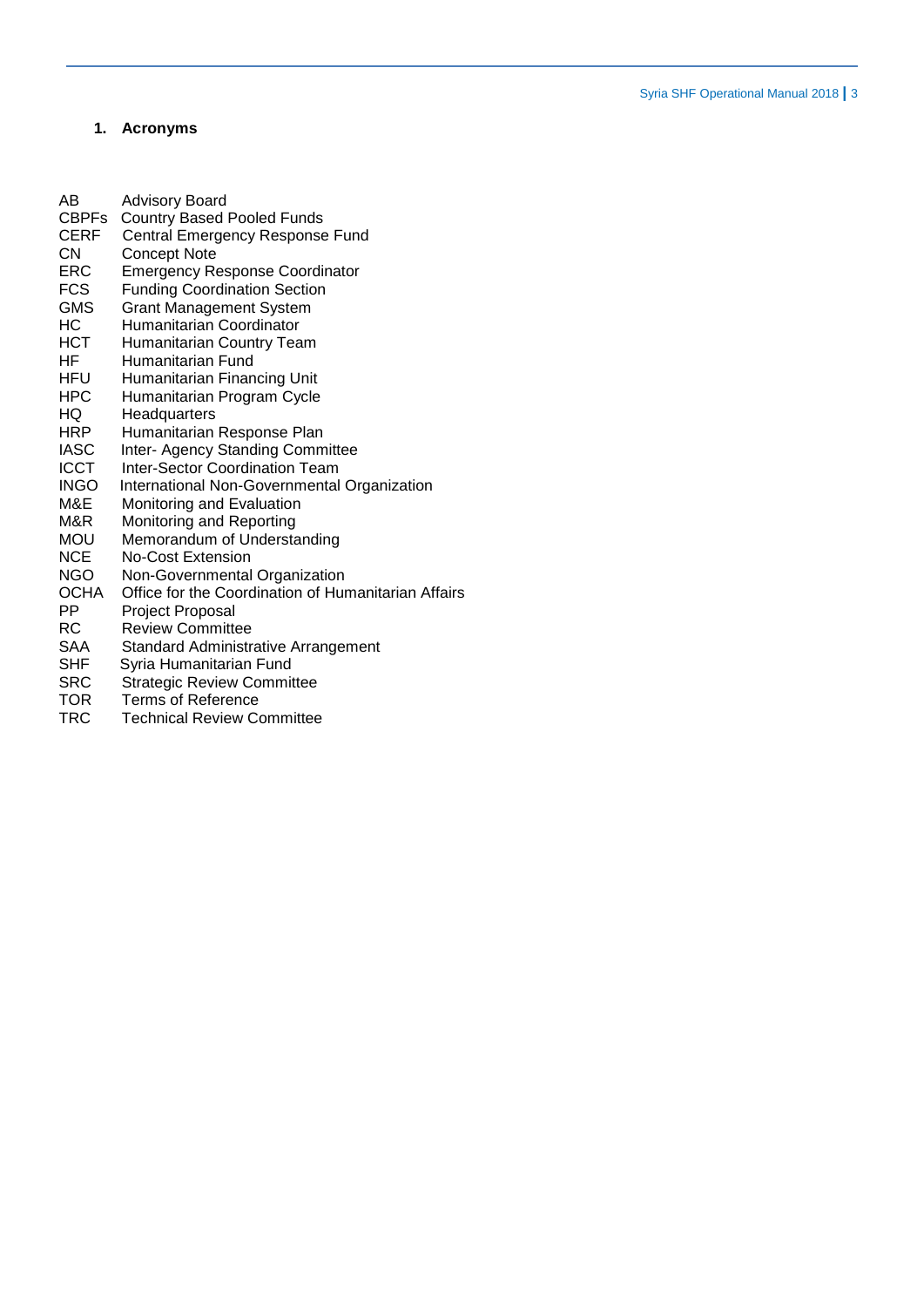#### **2. Introduction**

<span id="page-3-0"></span>The Operational Manual for the Syria Humanitarian Fund (hereafter "SHF" or "the Fund") is issued by the Humanitarian Coordinator (HC) and endorsed by the Advisory Board to set the general direction and programmatic focus of the SHF in line with a complex and very dynamic operational environment.

The HC and the Advisory Board will revisit this Manual on an annual basis or as needed to adjust the general direction and programmatic focus of the Fund, thereby ensuring its relevance and effectiveness.

#### <span id="page-3-1"></span>2.1 **Purpose**

The purpose of the SHF Operational Manual is to describe the governance arrangements, objective, allocation modalities, and accountability mechanisms of the Fund, as well as to detail the roles and responsibilities of the stakeholders involved.

Under the direction of the Humanitarian Coordinator (HC), the SHF aims to support the timely disbursement of funds to the most critical humanitarian needs as defined by the Syria Humanitarian Response Plan (HRP).

In this regard, this Manual will provide guidance to implementing partners and facilitate the role of OCHA, members of the Review Committees, and Sectors.

#### <span id="page-3-2"></span>2.2 **Scope**

The SHF Operational Manual defines the country-specific regulations that govern the Syria Fund. It is designed within the framework provided by the Operational Handbook for Country-Based Pooled Funds (CBPFs), which describes the global set of rules that apply to all CBPFs worldwide, and adapts specific aspects of these global guidelines to the humanitarian context in Syria.

Adherence to the guidance provided in the document is mandatory so as to ensure standard and transparent processes.

#### **2.3 Objectives of the SHF**

The SHF will be primarily aligned to support the delivery of strategic humanitarian response identified under the HRP while retaining the flexibility to allocate funds to unforeseen events or special requirements. The SHF will reinforce the leadership and coordination role of the HC by driving funding to needs-based priority sectors and geographic areas**.** In 2018, the Fund aims to raise a minimum of \$60 million to respond to priority and urgent humanitarian needs in Syria with a focus on the most vulnerable people and an emphasis on those in areas with a high severity of need. The Fund will endeavor to allocate funding to local NGOs where possible bearing in mind the need to deliver humanitarian assistance to those who need it and to identified locations in a timely manner to save lives

The SHF has the following main objectives:

- i. Promoting needs-based assistance in accordance with humanitarian principles including responding to needs of people with disabilities.
- ii. To respond to critical life-saving needs, by prioritizing critical needs in the most underserved areas, including besieged and hard to reach areas.
- iii. To improve the relevance and coherence of the humanitarian response by strategically funding assessed humanitarian action, including as identified in the HRP process.
- iv. To strengthen coordination and leadership, primarily through the cluster/sector system and function of the HC.
- v. To support and strengthen priority cluster/sectors and sub-national priorities in accordance with assessed needs
- vi. To allocate funding to organizations better placed to respond to humanitarian needs in a timely manner that include UN, NGOs and Red Cross/Red Crescent Movements operating in Syria

Further, the SHF aims to ensure that humanitarian needs are addressed in a collaborative manner, fostering cooperation and coordination within and between sectors and humanitarian organizations. As such, the SHF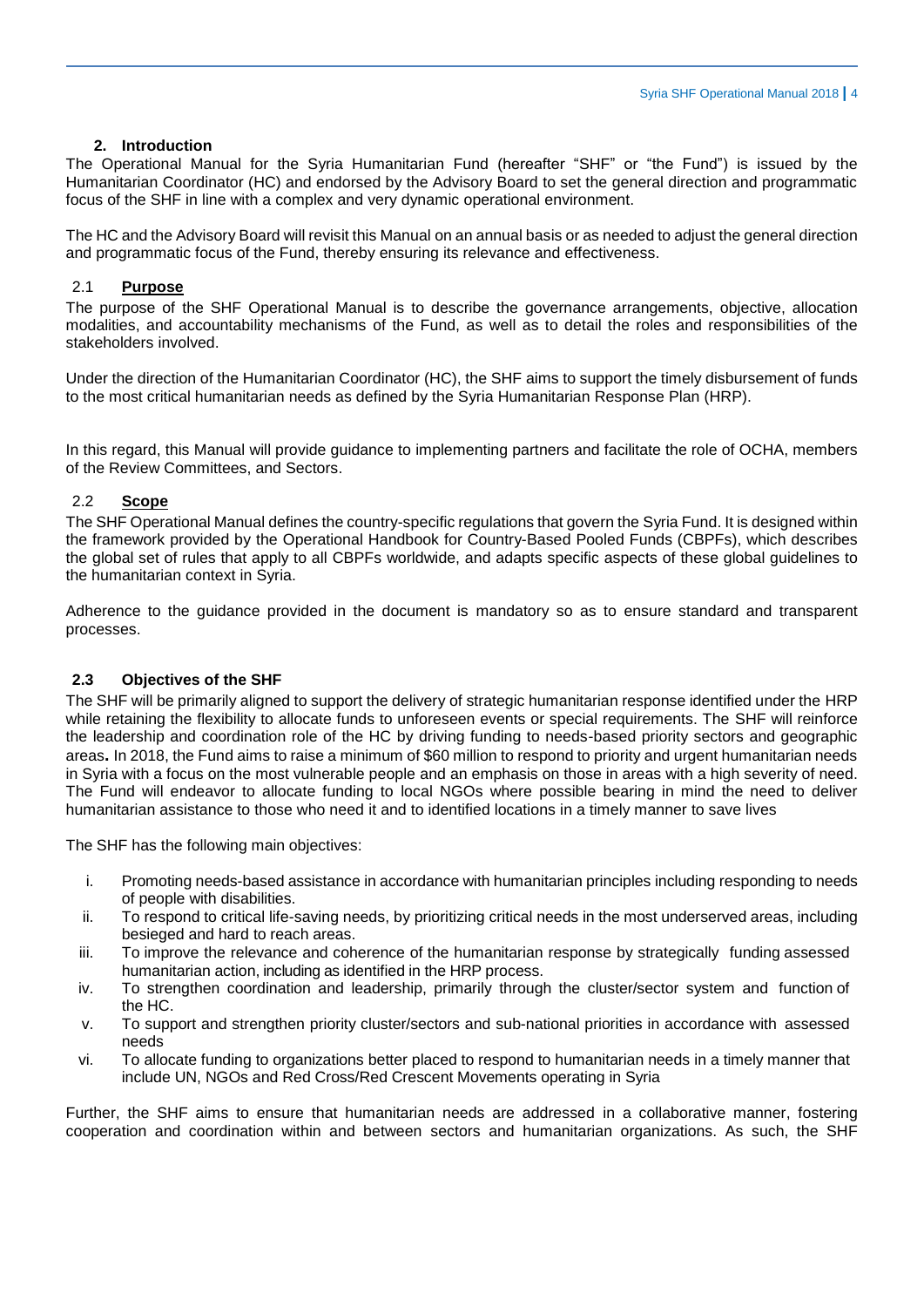contributes to improving needs assessments, enhancing the HRP as the strategic planning document for humanitarian action, strengthening coordination mechanisms, in particular the sector coordination, and improving accountability through an enhanced monitoring and reporting framework.

<span id="page-4-0"></span>Interventions supported by the SHF are to be consistent with the core humanitarian principles of humanity, neutrality, impartiality and independence.

#### 3. **Governance and management**

The activities of the SHF will be carried out under the overall stewardship of the HC. The HC will be supported by an Advisory Board and the SHF will be managed by OCHA on behalf of the HC. The SHF Advisory Board will be chaired by the HC and will welcome the senior-level participation of donors, UN organizations (in their capacity as sector lead agencies), NGO and Red Crescent representatives, with membership determined by the HC. With regards to NGO representation in the AB, the stated goal is to have at least as many seats for NNGOs as there are for INGOs. Additionally, sector coordinators play a key role in prioritization as well as project review at both a strategic and technical level.

#### **4.1 The Humanitarian Coordinator (HC)**

The overall management of the Fund on behalf of the Emergency Relief Coordinator (ERC) will rest with the HC, supported by OCHA and advised by the Advisory Board. Key responsibilities of the HC are:

- i. Approves the SHF Operational Manual;
- ii. Approves direct costs for HFU;
- iii. Chairs the Advisory Board and provides strategic direction for the Fund;
- iv. Leads country-level resource mobilization for the Fund supported by the Humanitarian Country Team (HCT), OCHA Syria and in coordination with relevant OCHA entities at headquarters;
- v. Approves the use of and defines the strategic focus and amounts of fund allocations;
- vi. Ensures that the Advisory Board and the review committees are functioning;
- vii. Makes final decisions on projects recommended for funding. This responsibility is exclusive to the HC and cannot be delegated. Funding decisions can be made at the discretion of the HC, without a recommendation from the Advisory Board, for circumstances which require an immediate response. In addition, the HC has the authority to overrule recommendations from the review committees;
- viii. Approves projects and initiates disbursement;
- ix. Ensures complementary use of SHF funding with other funding sources, including the Central Emergency Response Fund (CERF);
- x. Leads the process of closing the SHF.

#### **4.2 The SHF Advisory Board (AB)**

The Advisory Board (AB) is a governance body with an advisory function that supports the HC to steer the strategy and oversees the performance of the SHF. The final decision-making authority rests entirely with the HC, who is the chair of the AB.

The AB supports the HC in developing an overall strategy and overseeing the performance of the SHF. The AB is consulted on key aspects of the management and strategic direction of the SHF, including allocation strategies, resource mobilization and any other major decision taken by the HC related to the fund. The AB also reviews direct costs of the Fund<sup>1</sup> prior to the HC approval.

#### **Key functions of AB are**:

 $\overline{a}$ 

i. *Strategic focus:* The AB should support the HC in ensuring that the main objectives of the fund are met. The AB should review and advise the HC on strategic elements of the fund such as the allocation strategies, the operational manual and project selection. The scope and objectives of the SHF, outlined in the operational

 $1$  E.g.: annual budget of the Humanitarian Financing Unit (HFU); monitoring costs; capacity assessments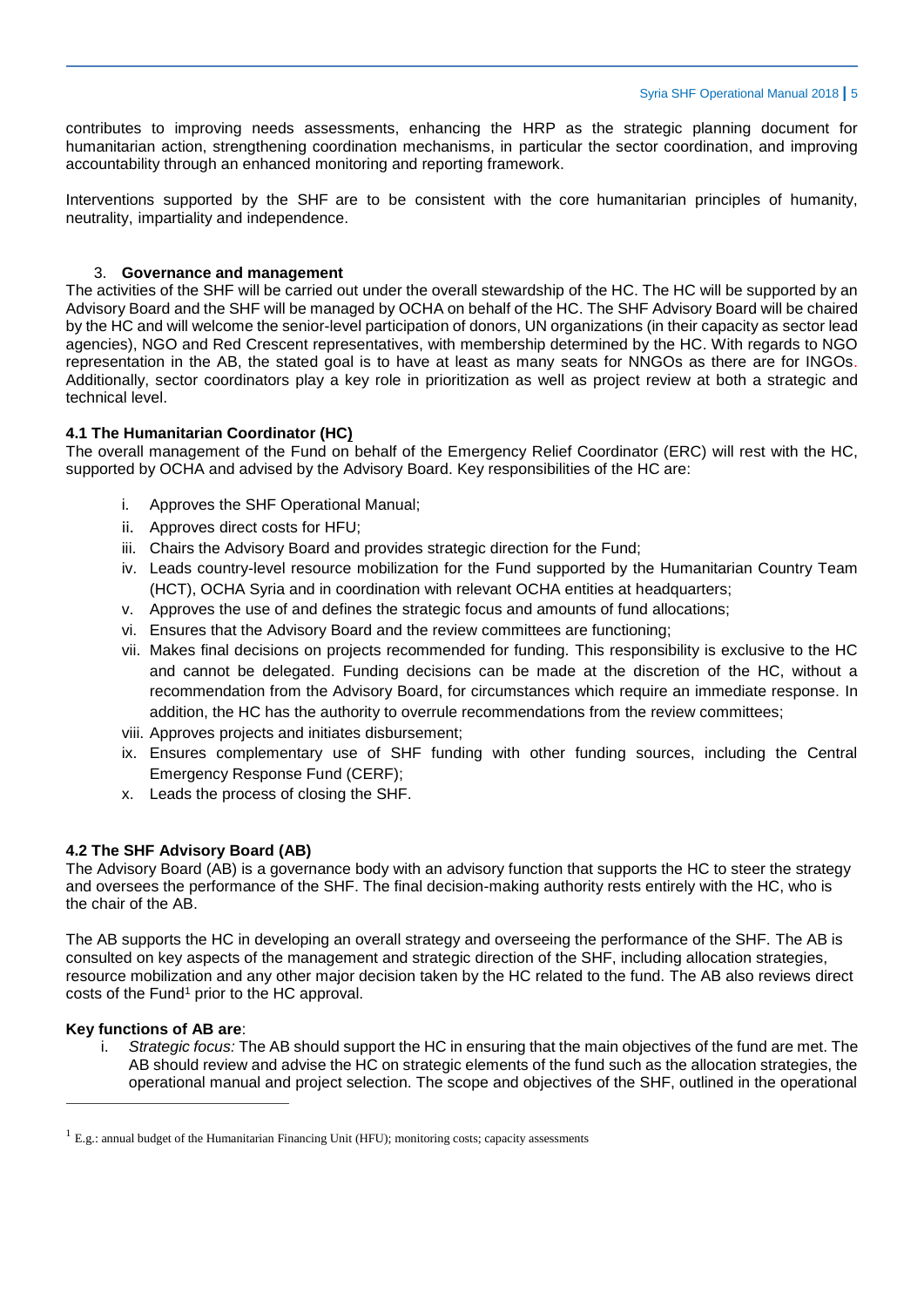manual, will be reviewed at least once a year. The AB shall advise the HC in setting funding targets and in supporting resource mobilization efforts.

- ii. *Risk Management:* The AB supports the HC and the OCHA Country Office in undertaking periodic risk analyses and reviewing a risk management plan of the fund in accordance with the Risk Management Framework
- iii. *Transparency of overall process*: The AB should monitor the fund processes with the objective of ensuring that all stakeholders are treated fairly and that the management of the fund abides by established policies.
- *iv. Review of operational activities*: The AB monitors the operational performance of the fund, providing advice to the HC.

The composition of the AB is determined by the HC in consultation with the HCT, contributing donors and NGOs. The AB should include an equal number of stakeholder representatives (donors, UN agencies, NGOs and OCHA) except in cases where there is justifiable cause for variation. Adding AB members with observer status, including non-contributing donors, is encouraged to improve transparency of the AB decision-making process and overall coordination of humanitarian response and aid flows. AB membership should be limited to 12 representatives (excluding observers) to ensure efficient decision-making. The twelve does not include the HC and the OCHA head of office who are permanent members of the board.

The membership of the AB for the SHF is:

- Humanitarian Coordinator (Chairperson)
- 4 donor representatives (contributing donors)
- 3 UN Agency representatives
- 3 NGO representatives
- OCHA Head of Office
- SARC
- If possible, one representative from the NNGO community

AB membership should rotate on an annual basis. The HC and the OCHA HoO are the only permanent members. AB members must be at the senior leadership level (head of agency, etc.). To ensure continuity, the replacement of AB members is staggered. Board members serve as technical or strategic experts from their constituencies or stakeholder groups and do not represent the interests of their organizations or broader constituencies. Board members make a commitment to attend all meetings and to be fully engaged in all tasks required by the AB.

With the lack of participation of NNGOs on the AB, issues affecting NNGOs will be channeled through SARC, under the leadership of the HC, for further deliberations with authorities and solutions. Such issues will include project clearances by the Ministry of Foreign Affairs/ the Ministry of Social Affairs and any initiative that will help NNGOs access the Fund to respond to humanitarian needs in a timely manner.

The HFU will share documents that are to be discussed or endorsed in AB meetings at least three working days prior to those meeting, to allow for sufficient review time for the AB members of said documents.

#### *Frequency of Meetings*

The AB meets at least four times a year. These meetings will cover a range of the above tasks, including but not limited to endorsing budgets for the HFU, reviewing the Operational Manual, sitting to review Allocation decisions, or to discuss changes to the humanitarian context. A higher frequency of meetings and/or *ad hoc* meetings may be requested by the HC – for example when the AB is required to support or review complex allocation decisions, or to meet as the Advisory Board with visiting officials and missions.

#### **4.3 OCHA Head of Office (HoO)**

The HoO is responsible for the effective management of the Fund in accordance with SHF Policy Instruction and the Operations Manual. The responsibilities of the HoO with respect to the SHF are to:

- i. Support and advise the HC on strategic issues and resource mobilization;
- ii. Supervise the OCHA Humanitarian Financing Unit (HFU) and ensure that the HFU is well integrated and coordinated with other units of OCHA Syria and sub-offices;
- iii. Ensure that OCHA has the capacity to fulfil its accountability requirements, including risk management and minimum operational modalities;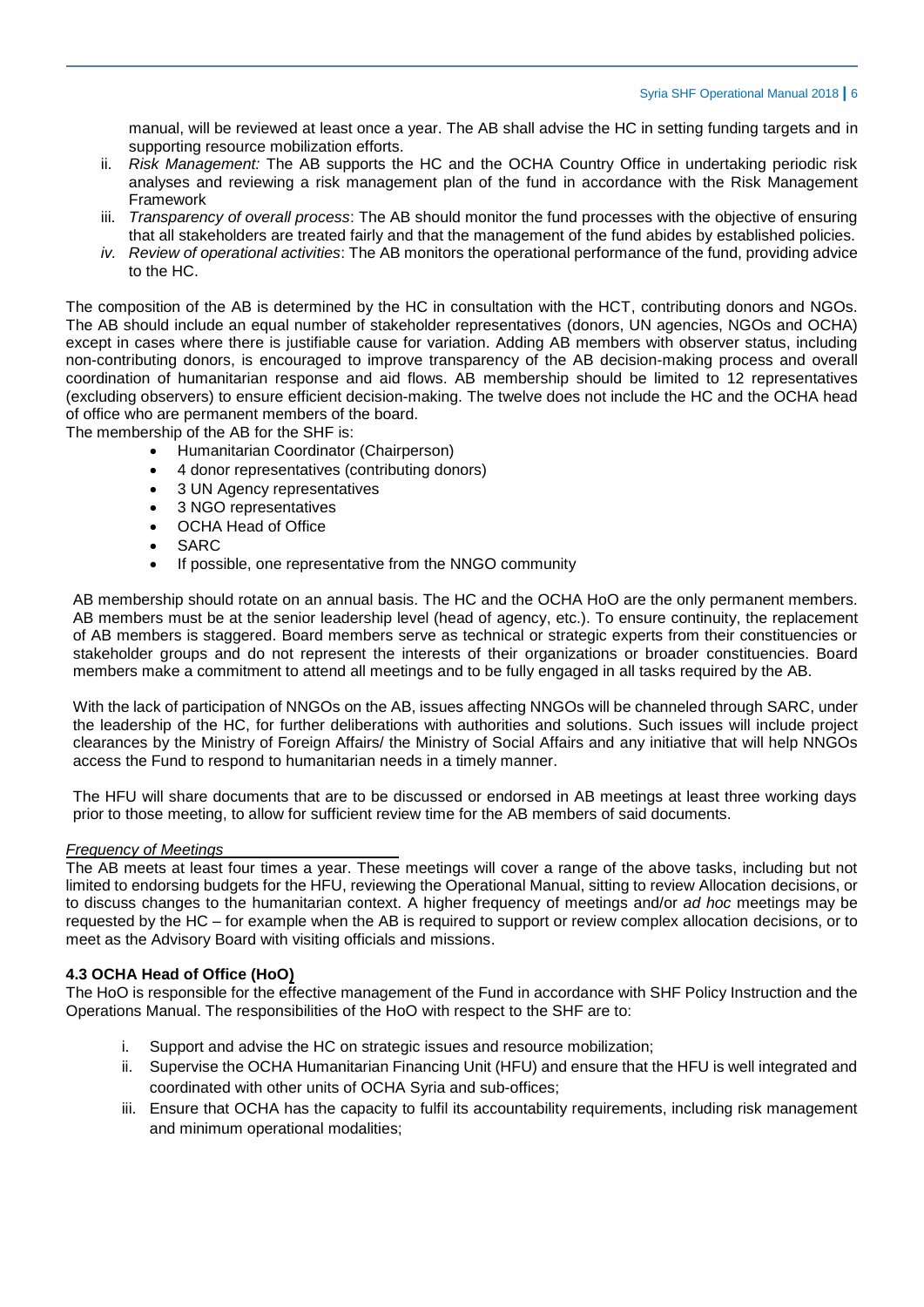- iv. Promote active involvement of existing coordination structures in SHF processes and ensure that the Fund scope and objectives as outlined in the Operational Manual and/or allocation papers are aligned with the HRP;
- v. Approve project revisions within the scope of the delegation of authority granted by the HC;
- vi. Interface with headquarters on policy issues related to the SHF;
- vii. Act as a permanent member of the AB.

## **4.4 OCHA headquarters**

Relevant units at OCHA headquarters have the following functions:

- i. Carry out and support active resource mobilization;
- ii. Receive, administer and manage contributions from donors;
- iii. Disburse funds to partners in accordance with the decisions of the HC;
- iv. Provide periodic financial reports on the SHF to the HC, contributing donors and AB;
- v. Provide the HC and OCHA HoO with funding updates of donor commitments and disbursements transferred to partners, as well as other financial information related to the SHF;
- vi. Provide policy and guidance to ensure the Fund is in line with OCHA's global guidelines.

# **4.5 OCHA Humanitarian Financing Unit (HFU)**

The HFU under the overall supervision of the OCHA HoO will ensure adequate and efficient management of the SHF.

In support of the HC and AB, and with the assistance of relevant units at OCHA headquarters, the HFU will undertake the following tasks:

Management of SHF operations and policy advice to the HC:

- i. Advise the HC and OCHA HoO on fund strategies and any other policy matters related to SHF;
- ii. Draft the development of the SHF scope and objectives and/or allocation strategy paper;
- iii. Ensure timely communication to partners on SHF standard allocation calendar of activities;
- iv. Engage with SHF donors and coordinate with other humanitarian donors in the country;
- v. Draft the resource mobilization strategy and support its implementation in coordination with headquarters resource mobilization efforts;
- vi. Support the HC and OCHA HoO efforts to link the fund with the Humanitarian Programme Cycle (HPC) by promoting allocations in alignment with the HRPs;
- vii. Provide technical advice to the HC and AB on the allocation process, project implementation and monitoring;
- viii. Support resource mobilization for the SHF;
- ix. Produce reports, analysis and other documents as necessary to support decision-making, coordination, communication and resource mobilization activities;
- x. Promote the complementary use of the SHF with funding from other sources, in particular the CERF;
- xi. Perform secretariat functions for the AB;
- xii. Facilitate public information sharing with all stakeholders.

## Project Cycle Management:

- i. Facilitate and train stakeholders on the use of the Grant Management System (GMS);
- ii. Ensure compliance with processes, systems, templates and tools as defined in the Handbook for SHFs as well as SHF procedures;
- iii. Provide support to all SHF recipients throughout the allocation process and promote a feedback system for continuous learning;
- iv. Coordinate and facilitate all activities associated with strategic reviews;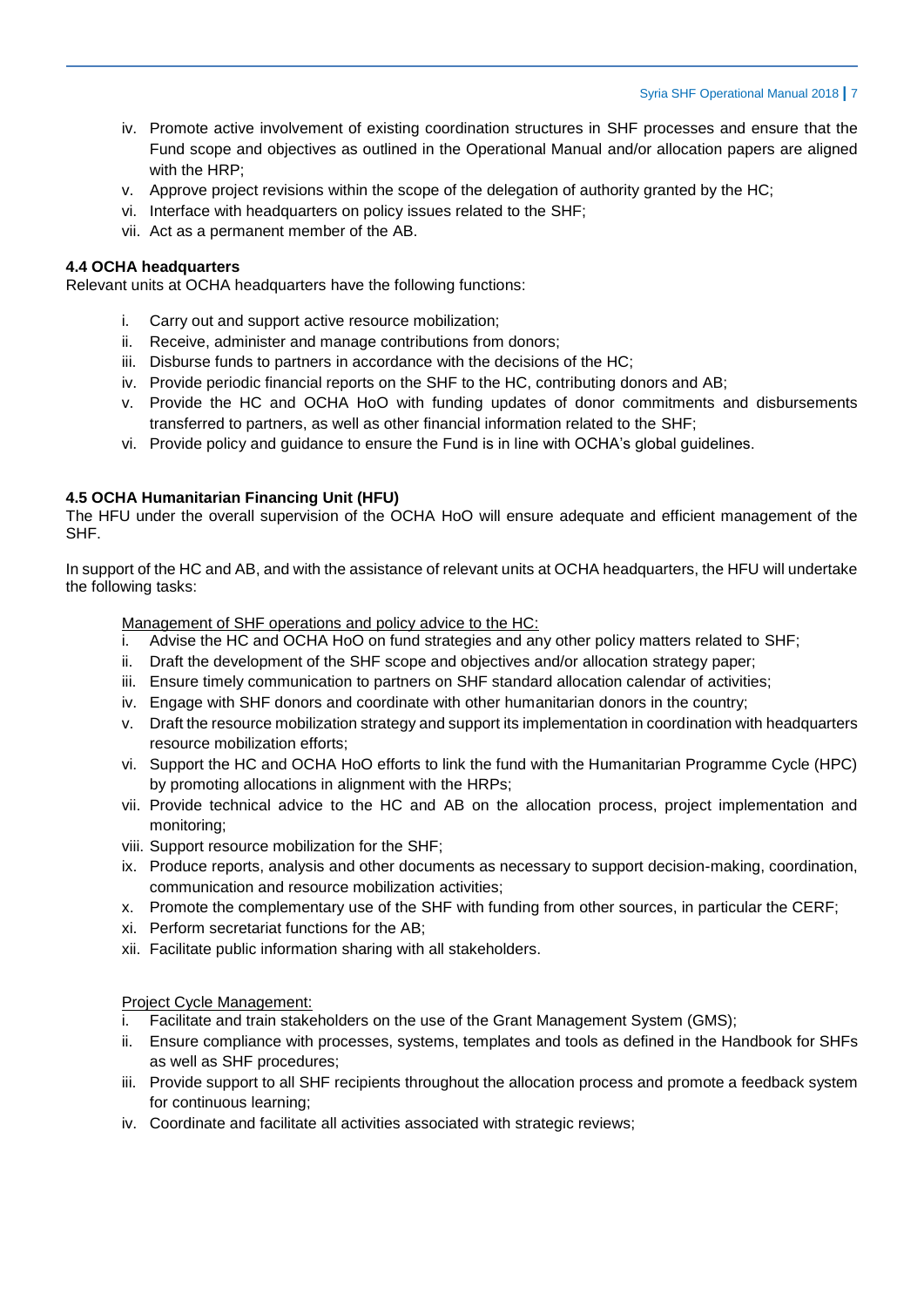- v. Coordinate and facilitate all activities associated with technical reviews;
- vi. Oversee project review and approval processes including administrative aspects of selected projects;
- vii. Ensure follow up of fund disbursement and refunding;
- viii. Ensure narrative and financial reporting compliance;
- ix. Manage project revision requests (e.g. follow-up and support on budget revision, reprogramming, nocost extensions, etc.);
- x. Provide oversight to the entire funding cycle from the opening of an allocation to the closure of projects;
- xi. Ensure Financial Tracking Service (FTS) reporting as required.

Implementation of the SHF Accountability Framework:

- Support and advise the HC and OCHA HoO in the development and implementation of the Accountability Framework;
- ii. Coordinate and develop systems for capacity and performance assessments, risk management, monitoring, and reporting on behalf of the HC;
- iii. Ensure compliance with the minimum requirements described in the operational modalities of the Handbook;
- iv. Ensure compliance with audit requirements and follow up recommendations stemming from audits and monitoring findings;
- v. Facilitate periodic external evaluations in line with the global agreements on evaluation requirements for SHFs;
- vi. Compile the consolidated annual report of SHF operations.

## **4.6 Sector Coordinators**

Sector coordinators support the SHF at two levels: (i) at a strategic level, sector leads should ensure that there are linkages between the fund's allocation strategies, the HRP and sector strategies; and (ii) at an operational level, sector coordinators should provide technical expertise to the process of project prioritization and to the technical review of projects.

The Sector coordinators will undertake the following activities in relation to the SHF:

- i. Facilitate all SHF related processes in consultation with sector partners;
- ii. Establish needs-based priorities for SHF funding in consultation with sector partners;
- iii. Facilitate cross-sector coordination;
- iv. Lead a process to transparently identify, review and recommend priority humanitarian projects for funding based on agreed overall sector priorities and strategies and document these processes;
- v. Defend sector strategies and proposals during SHF allocation rounds;
- vi. Ensure quality and timely submissions of all related sector materials;
- vii. Promote the systematic use of relevant standard indicators for projects;
- viii. Participate in field monitoring visits to support technical assessment of implemented projects according to the provisions of the accountability framework endorsed by the HC;
- ix. Review and recommend revision requests when technical or strategic input is required;
- x. In collaboration with OCHA, train and build capacity of sector partners (national and international) on SHF procedures.

## **4.7 Review Committees (Strategic and Technical)**

SHF allocations include two types of project review: 1) a *strategic review* of project proposals in relation to the Allocation Paper determined by the HC and AB, and 2) a *technical review* which assesses the technical soundness and quality of project proposals. Both reviews are discharged by respective review committees operating separately by sector.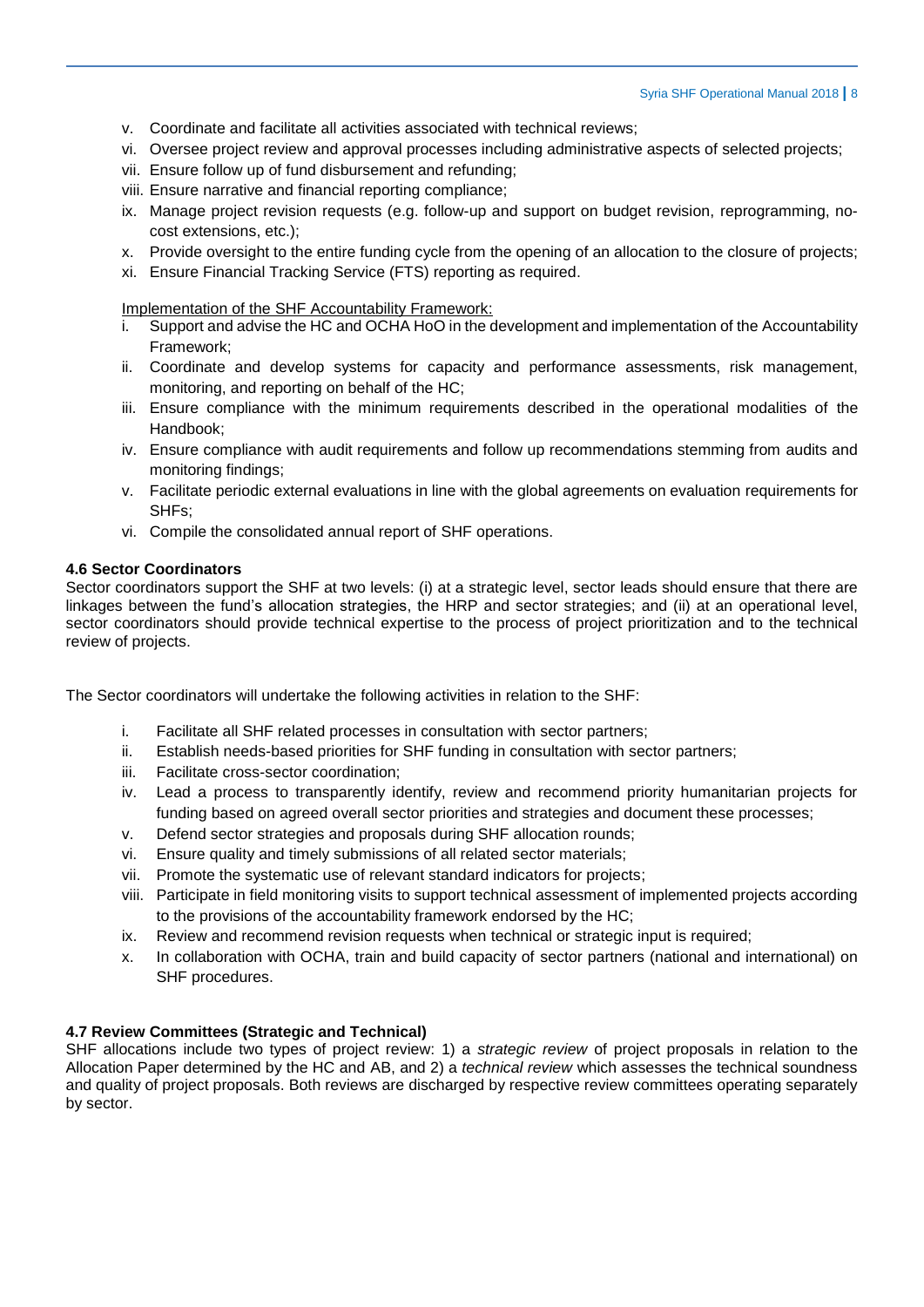Key elements of review committees include:

- i. Review committees should be established through a consultative process. The review committees should, to the extent possible, have different compositions for each of their functions.
- ii. Members of the respective review committees should be nominated from within the active members of the relevant sectors. The committees should ensure an equitable representation of UN and NGOs. OCHA will support review committees in discharging their functions.

## **Strategic Review Committee (SRC)**

An SRC is constituted for each sector during Standard Allocations to assesses projects based on a criteria determined at the time of allocation development (scorecards). SRC members should have knowledge of the sector's strategy.

An SRC shall consist of the following members:

- i. Sector Coordinator (chair)
- ii. 3 Sector members (UN-NGO balance should be ensured)
- iii. One HFU representative
- iv. One OCHA Coordination Unit representative
- v. Observers (no inputs) or technical support personnel may attend the SRC upon coordination between the sector and HFU.

#### **Technical Review Committee (TRC)**

For both Standard and Reserve Allocations, sector TRCs will provide the technical advice on proposals, and analyse the feasibility and relevance of proposed project activities within the context of relevant sector criteria and the HRP. The HFU representatives within the TRC will also ensure that comments on the budget are given as part of the TRC feedback.

Members of the TRC should be selected based on demonstrated technical knowledge of the specific sector. A small group of experts will allow for detailed deliberation on technical aspects of project proposals. Specialized advisors should provide support and inputs to the technical review process.

For each sector, the TRC shall consist of the following members:

- i. Sector Coordinator (chair)
- ii. 3 Sector members (UN-NGO balance should be ensured)
- iii. Two HFU representatives for Program and Finance (as process owners)

OCHA/HFU will take part in decision making, and support review committees in discharging their functions

#### **4.8 Implementing partners**

In relation to the SHF, implementing partners have the following responsibilities:

- i. Application: Implementing partners should familiarize themselves with SHF processes and seek advice from OCHA Syria before applying for funding. In close collaboration with OCHA Syria and sectors, the applicant partner develops and submits a project proposal and budget to the Fund (through the GMS) providing all necessary supporting documents, within the given deadlines, and in a responsive manner.
- ii. Implementation: After the approval process, the implementing partner signs a Grant Agreement which specifies the terms and conditions applicable to the approved project. Implementing partners commit to comply with all the requirements defined in the Grant Agreement. Grant Agreements may be modified to accommodate necessary changes in projects (see section 6 for details on revision requests).
- iii. Monitoring: Implementing partners must have robust internal monitoring and reporting procedures in place. Implementing partners shall facilitate the monitoring of the projects in collaboration with OCHA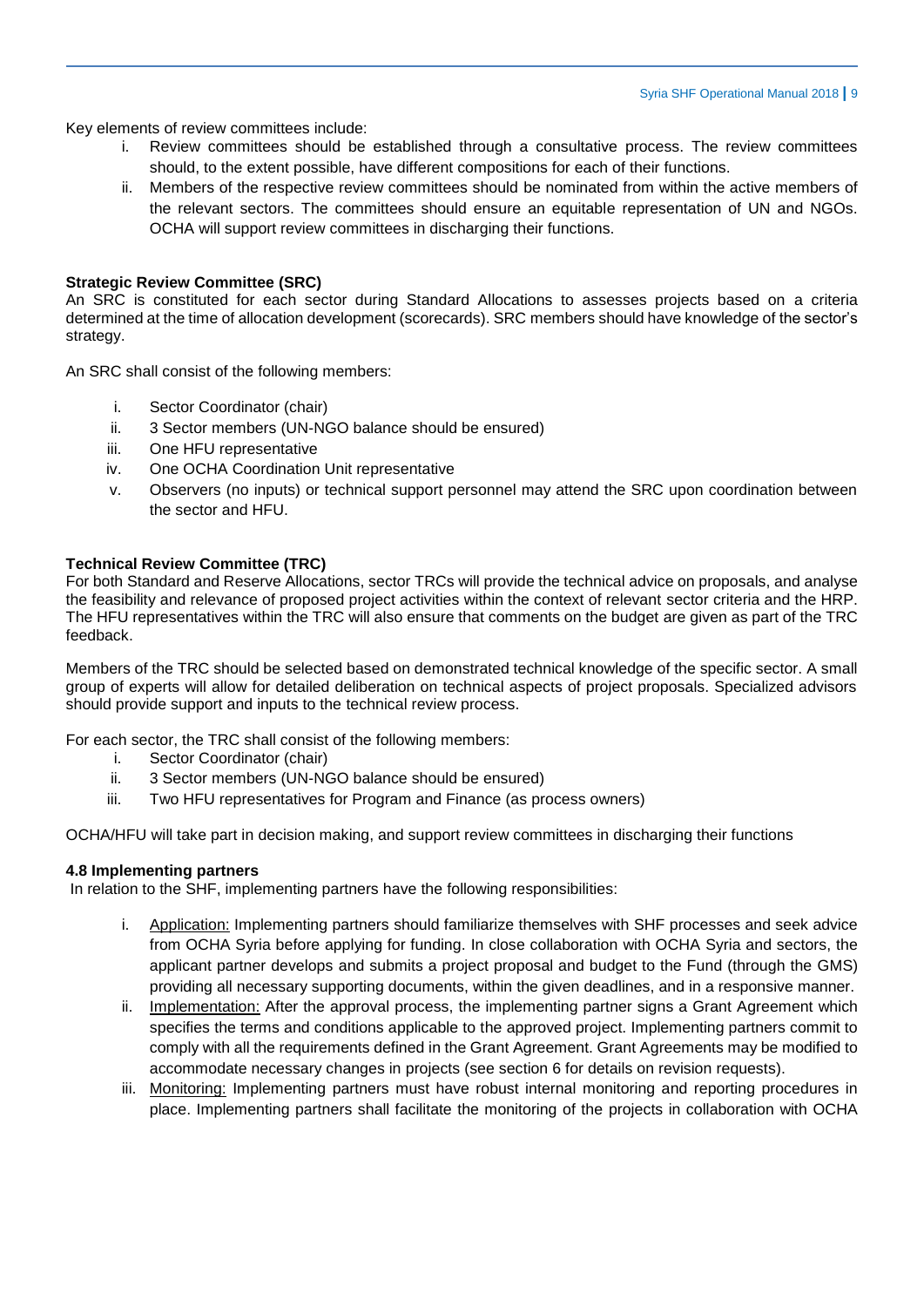Syria, sector coordinators and other relevant parties. OCHA reserve the right to organize visits with partners, external experts or donors to review completed or on-going project activities.

iv. Reporting: The implementing partner shall provide narrative and financial reports in line with the reporting requirements stipulated in the Grant Agreement or otherwise agreed in the accountability framework of the fund. In addition, any constraints (e.g. financial, logistical, security) that may lead to significant changes to the project must be communicated to the HC and/or OCHA immediately.

## <span id="page-9-0"></span>**5. Allocation criteria, parameters and modalities**

## <span id="page-9-1"></span>**5.1 Eligibility**

Donor contributions to the SHF will be utilized to fund projects carried out by:

- UN Agencies, Funds and Programmes.
- National and international Non-Governmental Organizations (NGOs) and organizations of the Red Cross/Red Crescent movement
- Priority will be given to organizations that are capable of reaching affected communities as quickly as possible

## UN eligibility

In order to become eligible for funding from the SHF, UN agencies must fill out the Registration Form on the Grants Management System of the Fund (https://gms.unocha.org/). UN agencies are required to provide name and contact information for the focal point(s) and the legal representative of the organization, address of main office, and bank information.

Once the registration and Due Diligence forms have been submitted, OCHA will proceed with its review and approval.

#### NGO eligibility

OCHA will carry out a Due Diligence process and an assessment of the capacity of potential NGO partners. Partners that meet all the Due Diligence requirements will undergo the Capacity Assessment to determine eligibility. The assessment is aimed at determining whether the NGO has a sufficient level of capacity in terms of institutional, managerial, financial and technical expertise. The methodology of this process is outlined in Annex 1 (Accountability Framework).

In Syria, in addition to the passing capacity assessments, NNGOs partners are required to have all SHF recommended projects for funding cleared by the Ministry of Foreign Affairs/ the Ministry of Social Affairs. This process takes on average two months with some projects taking up to four months to be cleared thus resulting in revisions to align with changing needs in a very dynamic situation.

## <span id="page-9-2"></span>**5.2 Allocation criteria**

The review and approval of project proposals is made in accordance with the programmatic framework and focus described above and on the basis of the following criteria:

- i. Partner eligibility and capacity: verified through a Due Diligence and Capacity Assessment process;
- ii. Access: accessibility in areas of operation; the location of the project is clearly identified;
- iii. Strategic relevance: clear linkage to HRP strategic and sectoral objectives, compliance with the terms of the Allocation, and alignment of activities with areas of special focus of the Fund;
- iv. Needs-based: the needs are explained and documented, and beneficiaries are clearly described;
- v. Appropriateness: the activities are adequate to respond to the identified needs;
- vi. Technical soundness and cost effectiveness: the proposal meets technical requirements to implement the planned activities; the budget is fair, proportionate in relation to the context, and adequate to achieve the stated objectives;
- vii. Risk management: assumptions and risks are comprehensively and clearly spelled out, along with risk management strategies;
- viii. Monitoring: a realistic monitoring and reporting strategy is developed in the proposal.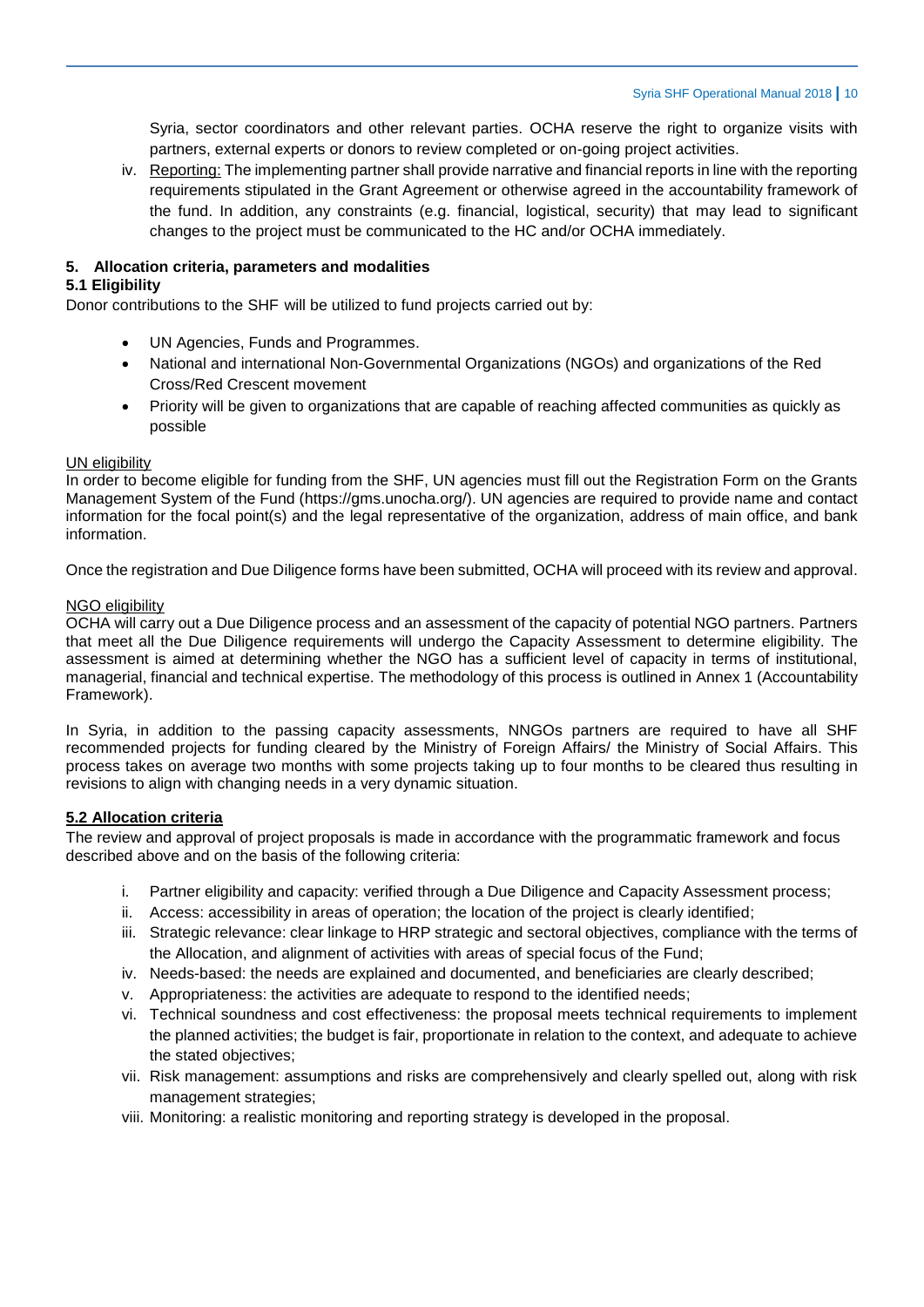## <span id="page-10-0"></span>**5.3 Allocation parameters**

SHF allocation parameters are:

- i. Project duration: maximum 12 months;
- ii. Partners under different risk levels will be allowed the following maximum budgets and number of projects

| <b>Partner's Risk Level</b> | Maximum number of projects at a<br>time | <b>Maximum total allocation at a</b><br>time |
|-----------------------------|-----------------------------------------|----------------------------------------------|
| High Risk                   | Three                                   | \$1 million                                  |
| Middle Risk                 | Three                                   | $$2.4$ million                               |
| Low Risk                    | No limited number of projects           | \$6 Million                                  |

- iii. Amount to be disbursed in tranches on the basis of project duration, partner capacity and risk levels, and in line with OCHA's global guidelines for CBPFs;
- iv. Implementing partners can request project revisions and/or no-cost extensions to re-program and/or extend the duration of the grant.

#### <span id="page-10-1"></span>5.4 **Allocation modalities**

The SHF will have two options in terms of fund allocation modalities. A standard allocation will be issued on a periodic basis at the discretion of the HC and linked to the priorities of the HRP. A reserve allocation may be maintained to respond to unforeseen requirements.

#### **5.4.1 Standard allocation strategy and workflow**

At the center of the standard allocation is a strategy developed based on the agreed priorities of the HRP. The HC, supported by the HFU, should utilize existing coordination mechanisms to establish a process that produces credible and unbiased information to develop the strategy. The analysis that supports the development of the strategy should be evidence-based and with references to verifiable data. This process results in an allocation paper which summarizes the analysis, strategy and intent of the standard allocation. The priorities of the allocation strategy paper should be as precise as possible to allow for effective prioritization by sectors. Efforts should be made to seek complementarity with existing funding channels.

The allocation strategy paper includes information on:

- i. Humanitarian context with a focus on how the allocation fits into the context;
- ii. Allocation strategy and related priorities;
- iii. Total amount to be allocated;
- iv. Criteria for project prioritization (reflected in a prioritization matrix or "scorecard");
- v. Timeline.

The development of the allocation strategy paper is supported by OCHA through the HFU. The draft will be reviewed by the sectors and presented to the HC and AB for approval.

The following table provides a snapshot of the workflow for the standard allocation. There are two types of project review: a strategic review of project proposals to ensure alignment with HRP priorities and a technical review to determine the soundness and quality of proposals. The strategic and technical reviews will be conducted by respective review committees operating separately by sector.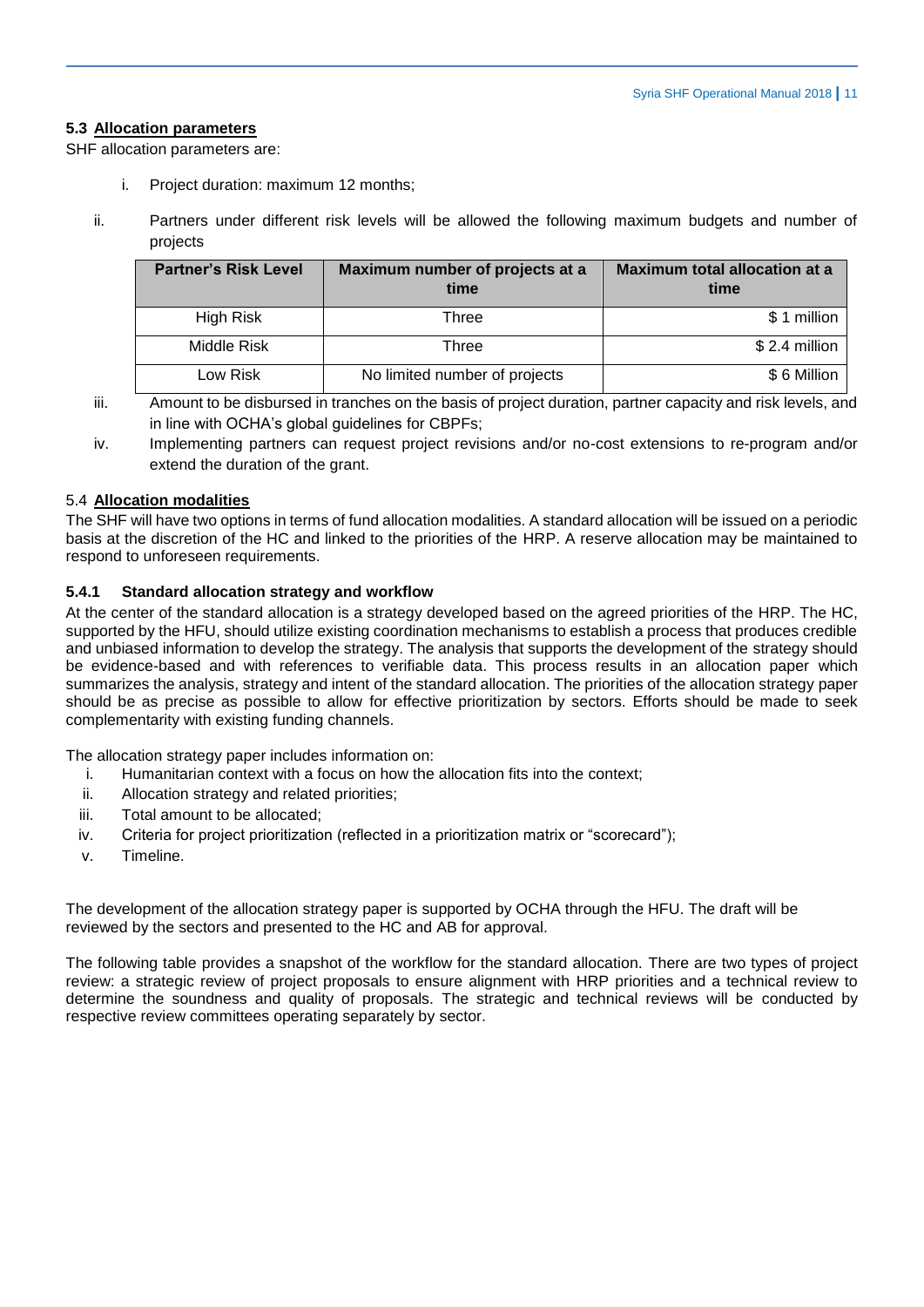| Syria SHF Operational Manual 2018   12<br>Table 1: Standard allocation workflow (42 working days) |                                                                                                                                                                                                                                                                                           |                                                               |                       |  |  |  |
|---------------------------------------------------------------------------------------------------|-------------------------------------------------------------------------------------------------------------------------------------------------------------------------------------------------------------------------------------------------------------------------------------------|---------------------------------------------------------------|-----------------------|--|--|--|
| <b>Steps</b>                                                                                      | <b>Description</b>                                                                                                                                                                                                                                                                        | <b>Responsibility</b>                                         | # of Days             |  |  |  |
| Step 1<br>Allocation<br>strategy<br>development                                                   | 1.1 OCHA prepares Allocation Strategy Paper (strategic<br>priorities, criteria, process and timeline) Supervised by the HoO,<br>the HFU prepares the Allocation Strategy Paper in consultation<br>with the OCHA's Inter-Sector Coordinator (ISC) who may<br>request inputs from the ISCG. | - Sectors<br>- OCHA<br>$-$ HC<br>$-$ AB                       |                       |  |  |  |
|                                                                                                   | 1.2 Allocation Strategy Paper review by OCHA HQ/FCS                                                                                                                                                                                                                                       | <b>OCHA</b>                                                   |                       |  |  |  |
|                                                                                                   | 1.3 HC review and AB endorsement of strategy                                                                                                                                                                                                                                              | - HFU<br>- AB                                                 |                       |  |  |  |
|                                                                                                   | 1.4 HFU launches allocation on behalf of HC                                                                                                                                                                                                                                               | - HFU<br>- Sector                                             |                       |  |  |  |
| Step 2<br>Submission of                                                                           | 2.1 Submission of Concept Notes/Project proposal                                                                                                                                                                                                                                          | Implementing<br>partner                                       | 10 working<br>days    |  |  |  |
| proposal                                                                                          | 2.2 General check by HFU (eligibility of partner in case of<br>suspension, compliance with template, duplication of proposal,<br>$etc.$ )                                                                                                                                                 | <b>HFU</b>                                                    | 2 working days        |  |  |  |
| Step 3<br>Strategic review                                                                        | 3.1 Sector Strategic Review Committees use GMS-based<br>unified allocation scorecard for projects in their respective<br>sectors.                                                                                                                                                         | - Strategic<br>Review<br>Committees<br>- HFU                  | 5 working days        |  |  |  |
| Step 4<br>Preliminary                                                                             | 4.1 HFU prepares SRC recommendations for AB review<br>remotely or via AB meeting                                                                                                                                                                                                          | $-HC$<br>- HFU                                                | 2 working days        |  |  |  |
| Approval                                                                                          | 4.2 Recommended projects are submitted to HC for pre-<br>approval. AB may feedback to HC/HFU at meeting or via email<br>(at discretion of HC)                                                                                                                                             | $-$ AB<br>- HFU                                               | 2 working days        |  |  |  |
| Step 5                                                                                            | 5.1 Partners are informed of HC pre-approval or rejection                                                                                                                                                                                                                                 | <b>HFU</b>                                                    | 10 working day        |  |  |  |
| <b>Technical and</b><br>financial review                                                          | 5.2 Sector Technical Review Committees (TRCs), OCHA<br>HQ/FCS, HFU and gender/protection advisor(s) conduct<br>technical and financial review of pre-approved projects                                                                                                                    | <b>HFU</b><br><b>FCS</b><br>Technical<br>Review<br>Committees |                       |  |  |  |
|                                                                                                   | 5.3 HFU shares consolidated budget and technical feedback<br>shared with partner                                                                                                                                                                                                          | <b>HFU</b>                                                    |                       |  |  |  |
|                                                                                                   | 5.4 Proposal revised - if the project does not meet quality<br>standards thereafter, it is rejected (maximum of 3 rounds of<br>revisions recommended)                                                                                                                                     | <b>IPs</b>                                                    | 5 working days        |  |  |  |
| Step 6<br>Ministry of<br>Foreign Affairs<br>approval (MoFA)                                       | 6.1 Projects by National NGOs endorsed by the HC are sent to<br>MoFA for approval                                                                                                                                                                                                         | - HFU<br>$-$ HC                                               | On average 60<br>days |  |  |  |
| Step 7<br>Final approval                                                                          | 7.1 HFU prepares Grant Agreement for finalized projects and<br>sets start date and reporting timeline in consultation with partner                                                                                                                                                        | - HFU<br>- HoO                                                | 1 working day         |  |  |  |
| by HC                                                                                             | 7.2 HC approves project and signs Grant Agreement                                                                                                                                                                                                                                         | - HFU<br>$-$ HC                                               | 1 working day         |  |  |  |
|                                                                                                   | 7.3 Partner counter-signs Grant Agreement                                                                                                                                                                                                                                                 | - HFU<br>$-$ IP                                               | 2 working days        |  |  |  |
|                                                                                                   | 7.4 OCHA HQ/EO signs Grant Agreement which is uploaded as<br>final in GMS                                                                                                                                                                                                                 | - HFU<br>- IP                                                 | 2 working days        |  |  |  |
| Step 8<br><b>Disbursement</b>                                                                     | 8.1 OCHA HQ/FCS actions disbursement                                                                                                                                                                                                                                                      | - OCHA FCS<br><b>Finance Unit</b>                             | 10 working<br>days    |  |  |  |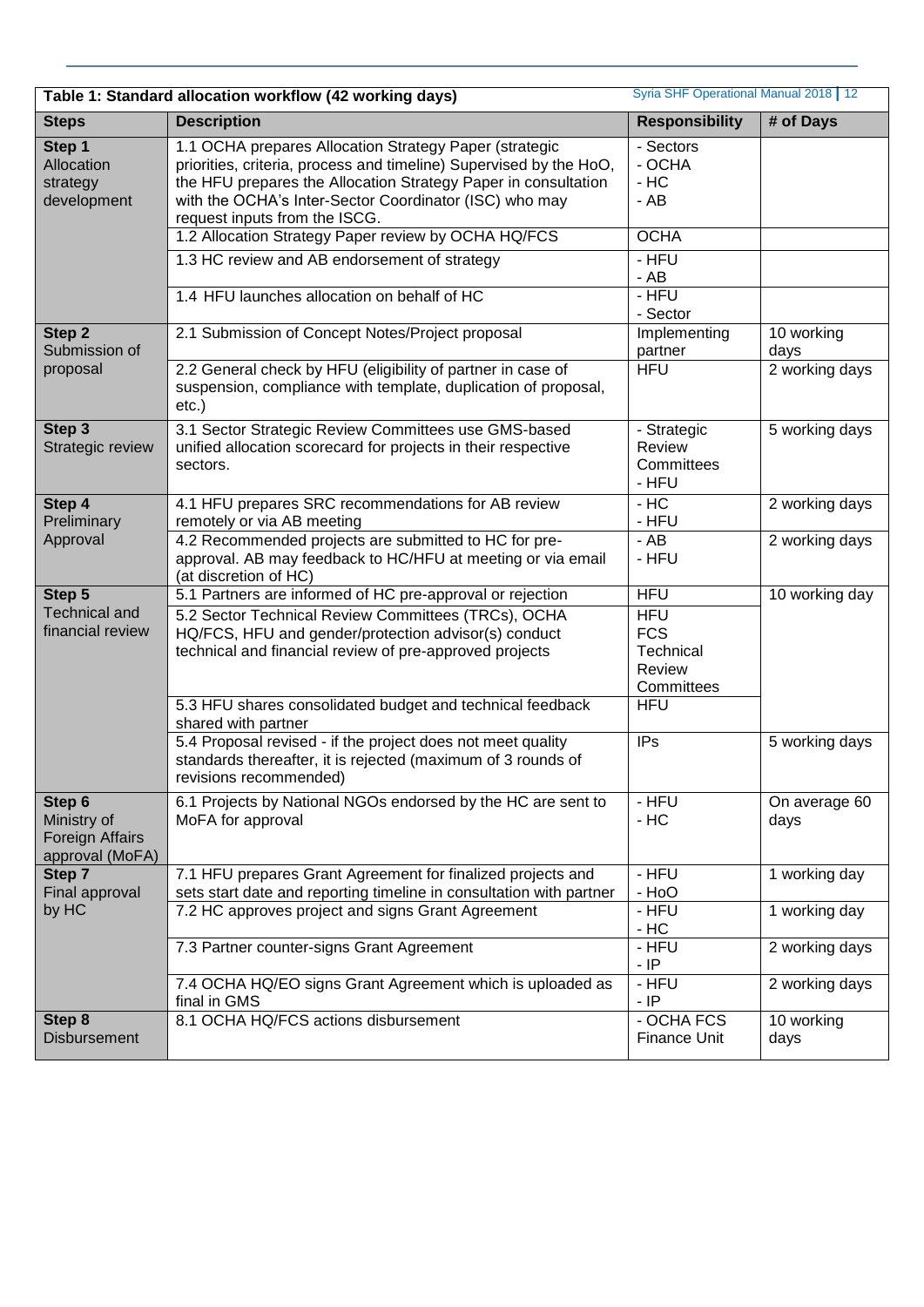#### *5.4.2 Reserve allocation strategy and workflow*

## **Table 2: Reserve allocation workflow** (18 working days)

| <b>Steps</b>                                                                        | <b>Description</b>                                                                                                                                                                                                                                                                        | <b>Responsibility</b>                                                    | # of Days                                                                                                                                                  |
|-------------------------------------------------------------------------------------|-------------------------------------------------------------------------------------------------------------------------------------------------------------------------------------------------------------------------------------------------------------------------------------------|--------------------------------------------------------------------------|------------------------------------------------------------------------------------------------------------------------------------------------------------|
| <b>Step 1 Allocation</b><br>strategy<br>development                                 | 1.1 OCHA prepares Allocation Strategy Paper (strategic<br>priorities, criteria, process and timeline) Supervised by<br>the HoO, the HFU prepares the Allocation Strategy Paper<br>in consultation with the OCHA's Inter-Cluster Coordinator<br>(ICC) who may request inputs from the ICCG | - Sectors<br>- OCHA<br>$-HC$<br>- AB                                     |                                                                                                                                                            |
|                                                                                     | 1.2 Allocation Strategy Paper review by OCHA HQ/FCS                                                                                                                                                                                                                                       | <b>OCHA</b>                                                              |                                                                                                                                                            |
|                                                                                     | 1.3 HC review and AB endorsement of strategy                                                                                                                                                                                                                                              | HFU<br>- AB                                                              |                                                                                                                                                            |
|                                                                                     | HFU launches allocation on behalf of HC                                                                                                                                                                                                                                                   | <b>HFU</b><br>- Sector                                                   |                                                                                                                                                            |
|                                                                                     | 1.1 Submission of proposals                                                                                                                                                                                                                                                               | Implementing partner                                                     | 2 working days                                                                                                                                             |
| <b>Step 2</b><br>Submission of<br>proposals                                         | 1.2 General check by HFU (eligibility of partner in case of<br>suspension, compliance with template, duplication of<br>proposals, etc.)                                                                                                                                                   | <b>HFU</b>                                                               |                                                                                                                                                            |
|                                                                                     | 1.3 Submission for strategic and technical review of<br>projects (the two reviews could be combined)                                                                                                                                                                                      | <b>HFU</b>                                                               | 2 working day                                                                                                                                              |
| Step 3<br><b>Technical and</b>                                                      | 2.1 Financial and technical review                                                                                                                                                                                                                                                        | - OCHA (HFU and<br>FCS Finance Unit)<br>- Technical Review<br>Committees |                                                                                                                                                            |
| financial review                                                                    | 2.2 Consolidation of financial and technical comments<br>and submission to partners                                                                                                                                                                                                       | <b>HFU</b>                                                               |                                                                                                                                                            |
|                                                                                     | 2.3 Revision of proposals - max 3 times                                                                                                                                                                                                                                                   | Implementing partner                                                     |                                                                                                                                                            |
|                                                                                     | 3.1 HC approves projects                                                                                                                                                                                                                                                                  | <b>HC</b>                                                                | 1 working day                                                                                                                                              |
|                                                                                     | 3.2 Projects approved by HC is shared with AB.                                                                                                                                                                                                                                            | <b>HFU</b>                                                               | 1 working day                                                                                                                                              |
| Step 4<br>Final approval by                                                         | 3.3 HFU prepares draft Grant Agreements and decides<br>start date in consultation with partners, and consequent<br>reporting timeline                                                                                                                                                     | <b>HFU</b>                                                               | 1 working day<br>4 working days<br>In parallel with<br>above<br>1 working day<br>1 working day<br>1 working day<br>On average 60<br>days<br>4 working days |
| <b>HC</b>                                                                           | 3.4 HC signs Grant Agreements                                                                                                                                                                                                                                                             | HС                                                                       |                                                                                                                                                            |
|                                                                                     | 3.5 Grant Agreements are shared with IPs for counter-<br>signature                                                                                                                                                                                                                        | İΡ                                                                       |                                                                                                                                                            |
|                                                                                     | 3.6 Grant Agreements are signed by OCHA Executive<br>Officer                                                                                                                                                                                                                              | - OCHA FCS Finance<br>Unit<br>- OCHA ASB                                 |                                                                                                                                                            |
| <b>Step 5 Ministry of</b><br><b>Foreign Affairs</b><br>(MoFA) approval<br>for NNGOs | 4.1 All Projects by National NGOs endorsed by the HC<br>are sent to MoFA for review.                                                                                                                                                                                                      | HFU<br>HoO<br>· HC                                                       |                                                                                                                                                            |
| Step 6<br><b>Disbursement</b>                                                       | 5.1 Following OCHA EO signature, first tranches of<br>funding are disbursed to the partners                                                                                                                                                                                               | - OCHA FCS Finance<br>Unit                                               |                                                                                                                                                            |

The reserve allocation is intended for rapid and flexible allocation of funds in the event of unforeseen circumstances, emergencies, acute humanitarian needs, or contextually relevant needs (pipelines, logistics, etc.). The reserve will be used to provide an immediate response in areas not within the HRP as well as regions not prioritized in the standard allocation where need has been demonstrated. Reserve allocations are designed to be more rapid than the standard allocation process. Proposals can be accepted either on a rolling basis, and are considered on a first-come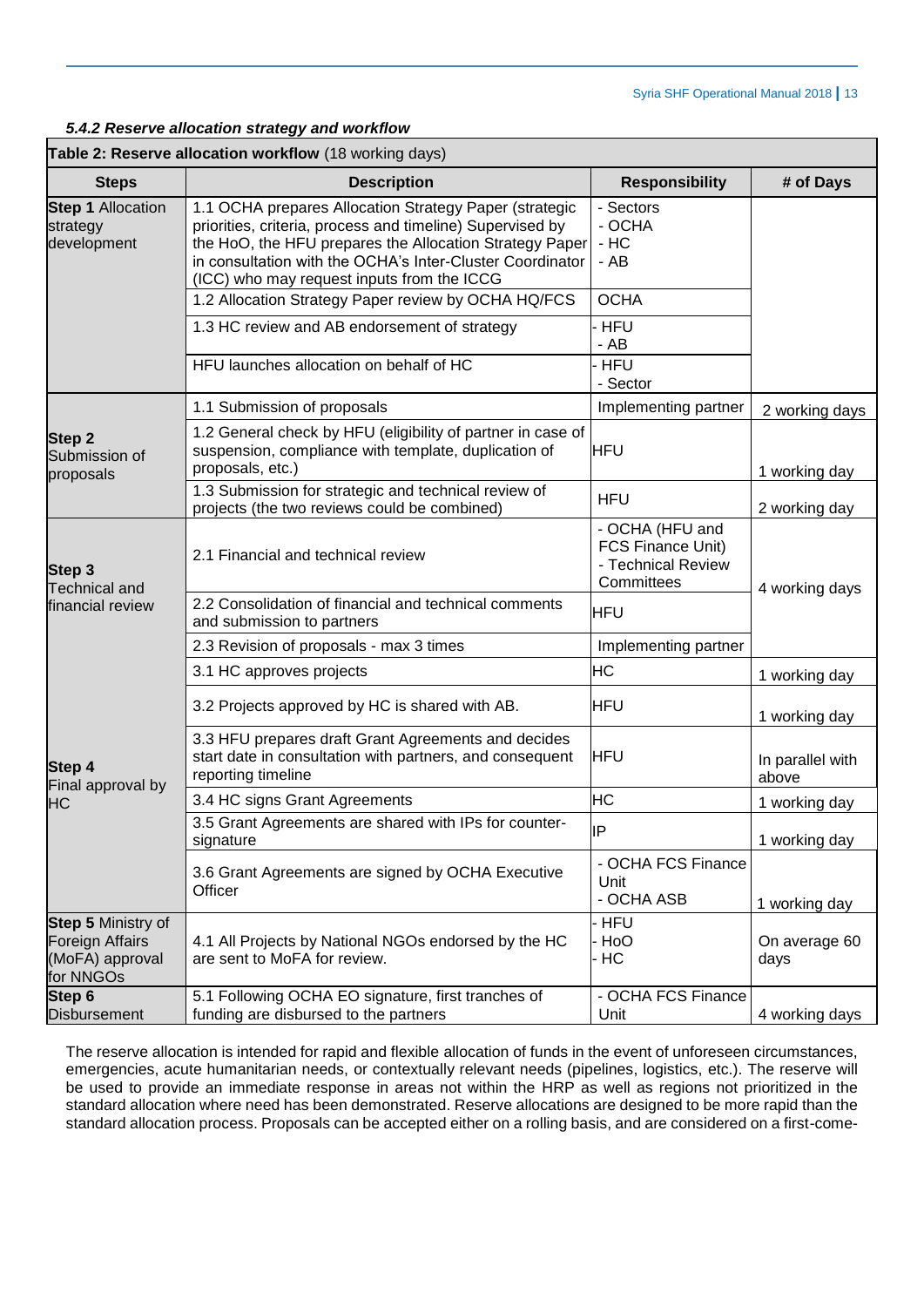first-served basis, or based on the decision of the HC to trigger a reserve allocation. The necessity and size of the reserve allocation will be decided by the HC based on the needs and funding levels and the Advisory will be informed on such allocations. The allocation will be based on sector-determined priority needs as per the HRP.

#### <span id="page-13-0"></span>**5.5 Start date and eligibility of expenditure**

The HFU will liaise with the implementing partner to determine the start date of the project. The earliest possible start date of the project is the date of signature of the Grant Agreement by the partner. The agreed upon start date will be included in the Grant Agreement. If the signature of the Grant Agreement occurs after the agreed-upon start date, the date of the signature of the Grant Agreement takes precedence. The HC will then sign the Grant Agreement.

Upon signature by the HC, the HFU notifies the partner that the project has been approved, and sends the agreement for countersignature. Once the partner has countersigned, the agreement will be sent to OCHA FCS Finance Unit for the final signature. Eligibility of expenditures will be determined by the date of the implementing partner's signature of the grant agreement.

#### <span id="page-13-1"></span>**6 Accountability framework**

#### **Introduction**

The SHF Accountability Framework is based on a comprehensive risk management model which aims to link principles of due diligence, capacity assessment and performance throughout the project cycle. It applies the global Country-based Pooled Fund Guidelines, adapted to the context in Syria to ensure that funding best meets the needs of those affected by the crisis. It incorporates a risk management strategy and monitoring and reporting plan, and all processes aim to manage risk and verify performance in line with the SHF Strategy and approved project plans

#### **Executive Summary**

With the establishment of the SHF in 2014, the development of a comprehensive Accountability Framework was an essential component considering the substantial level of operational, financial and reputational risks of project implementation in Syria. The SHF Accountability Framework is based on a comprehensive risk management model which aims to link principles of due diligence, capacity assessment and performance and throughout the project cycle.

This document provides an overview of the four pillars of accountability under the SHF: risk management, monitoring and reporting, evaluation and auditing. The Framework will serve as an operational manual defining how partners will be assessed and selected as SHF partners.

The Accountability Framework document is endorsed by the Humanitarian Coordinator (HC), in consultation with the Advisory Board (AB), who will ensure that adequate resources are allocated under the SHF to the proposed activities to ensure their full implementation.

#### **Risk Management**

The management of the SHF in Syria will be based on a risk-based approach to ensure a thorough analysis of risks is undertaken and that adequate assurance modalities are identified to mitigate these risks. Risks will be analysed at the level of the partner by undertaking due diligence activities and a comprehensive capacity assessment, as well as at the level of the Fund.

#### **a. Due Diligence and Capacity Assessment Processes for Implementing Partners**

In order to be eligible to apply for funding under the SHF, NGOs have to complete a capacity assessment process. Its aim is to ensure that the SHF is equipped with the necessary information about the capacities of NGO partners to implement SHF-funded projects.

The Capacity Assessment process is comprised of two inter-linked steps, each with its own review and feedback system to ensure transparency.

## **Due Diligence**

The capacity assessment process will be initiated by prospective SHF partners filling out the *Initial Application Form* and the *Initial Application Checklist* and returning their completed application, together with the required documentation outlined in the Checklist, to the OCHA Humanitarian Financing Unit (HFU).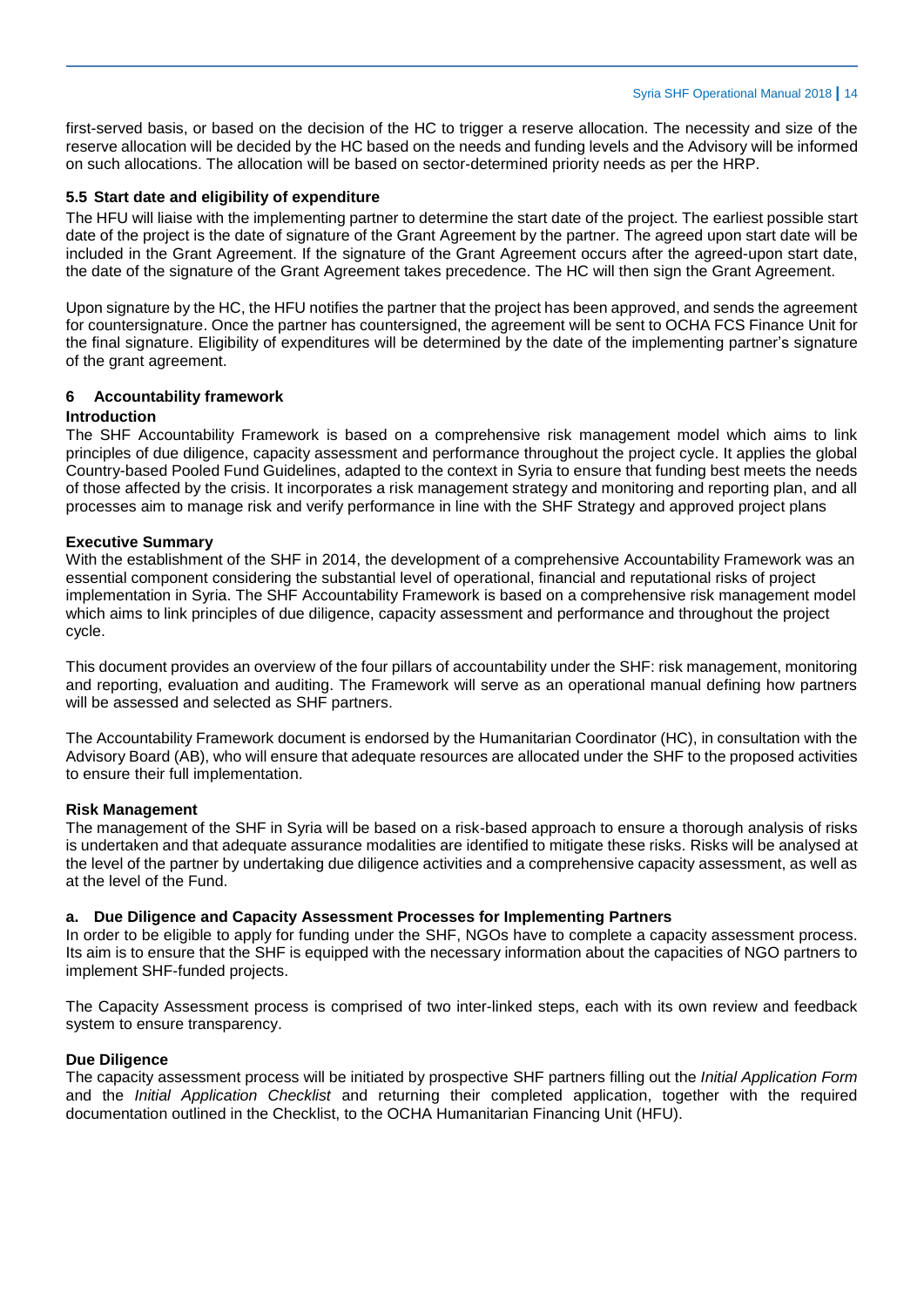The HFU will then conduct a preliminary review of the application and documents submitted, and provide feedback to the organisation as to whether their application can proceed to the Capacity Assessment.

#### **Capacity Assessment**

Eligible partners, based on the individual score obtained during the assessment, will be categorised as having one of three capacity levels. The score will also determine the appropriate operational modalities and control mechanisms that will be applicable to them as defined in Table 1 below.

The Capacity Assessment tool plays a two-fold role. On one hand, it aims at improving the management of SHF projects by identifying the most suitable modalities and scale of assurances that guarantees sufficient transparency, whilst not overloading partners with unnecessary controls. The streamlining of control mechanisms will make project management requirements lighter for partners classified as having high or medium capacity. On the other hand, the capacity assessment aims at building the capacity of partners by identifying their strengths and areas for improvement, and outlining areas where organisational capacity and systems can be strengthened. Non-eligible organisations will receive feedback on the assessment and be encouraged to make adjustments so as to become eligible in the future.

Ideally, SHF implementing partners should have:

#### *Programme Management Capacity including:*

- Legal capacity, status and authority to enter into a grant agreement with the SHF;
- Effective organisational leadership, management, transparent decision making and accountability systems;
- Adequate infrastructure and information systems to support grant implementation, including the monitoring of performance of sub-recipients and outsourced entities (such as procurement agents) in a timely and accountable manner; and
- Adequate technical expertise and cross-functional expertise to implement the programmatic activities.

#### *Financial Management and Systems that:*

- Accurately and promptly record all transactions, disbursements and balances, including those related to the SHF;
- Maintain an adequate internal control system;
- Demonstrate sufficient separation of duties;
- Enable the prompt preparation of regular and reliable financial statements and reports;
- Safeguard financial and physical assets of the SHF, and
- Are subject to, and comply with, acceptable auditing arrangements.

#### *Monitoring and Evaluation Systems that:*

- Collect and record programmatic data with appropriate quality control measures;
- Support the preparation of regular and reliable programmatic reports; and
- Make data available for the purpose of evaluations and other studies.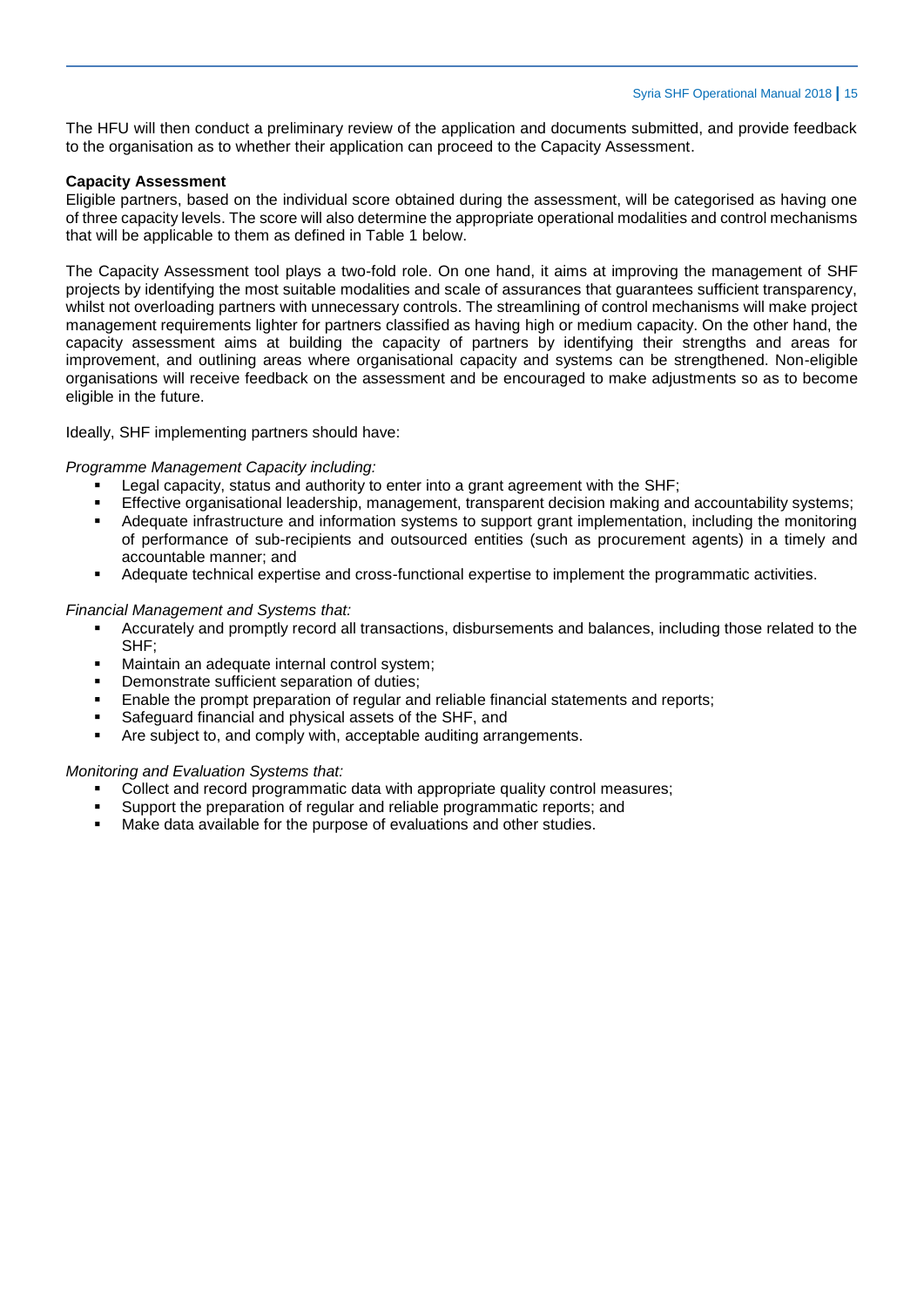#### Application and Capacity Review Process



#### **Managing Performance**

#### **Performance Index**

An internal Performance Index is linked to GMS with the objective to track partners' performance so as to inform future funding decisions and revise if necessary the Operational Modalities and Control Mechanisms that apply to partners.

The Performance Index will track the partner's capacity in a number of areas, including progress of project implementation, quality of activities, timeliness and quality of reporting (narrative and financial), audit results and revision requests, based on a scoring system. If a partner is found to have a poor performance record, no further funding allocation will be made until the partner can demonstrate internal changes/improvements have been made.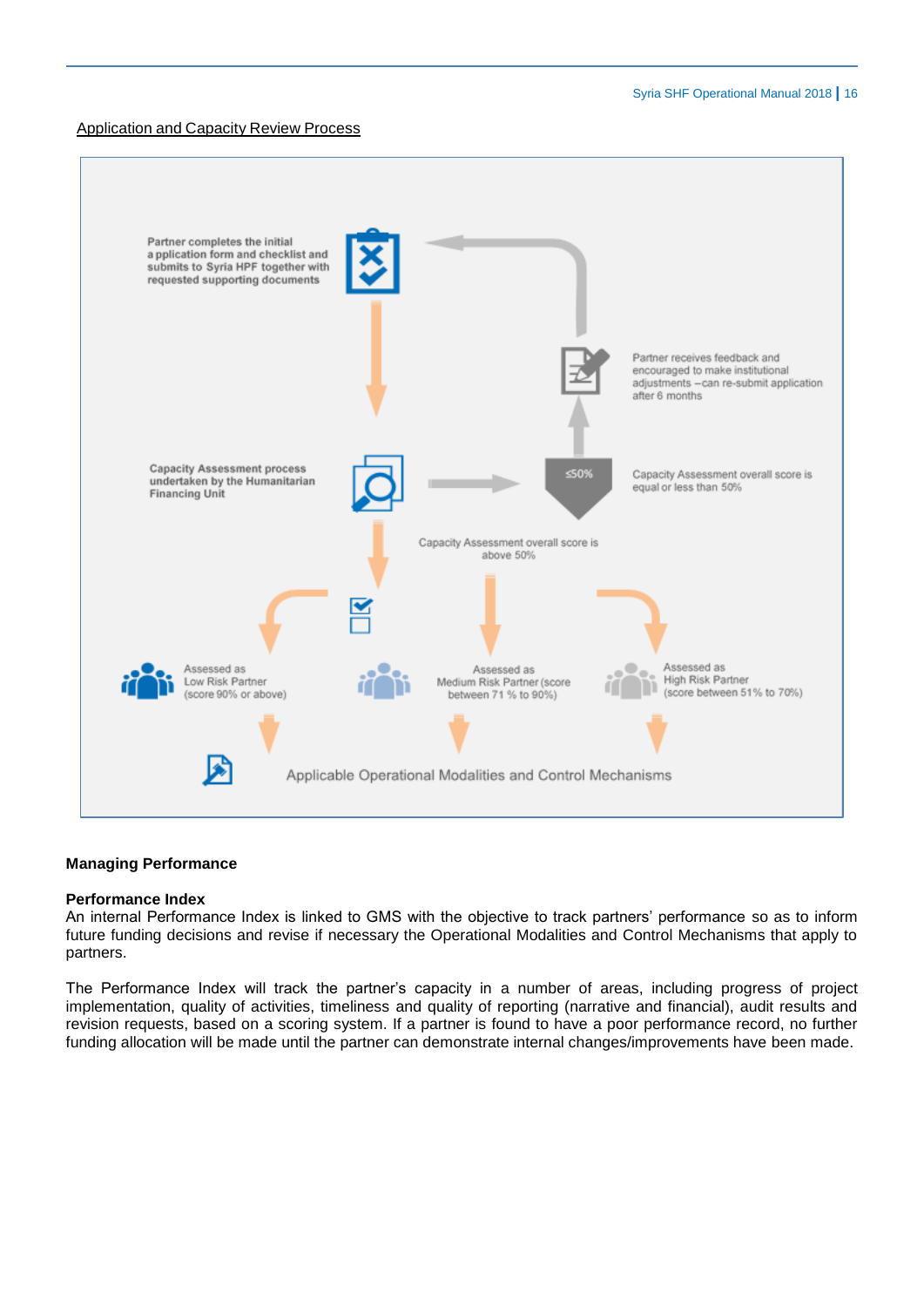| <b>PI Categories</b>                                                   | Question                                                                                                                                  | Question is asked at the following GMS<br>step:                                | <b>Category</b><br>Weightage |
|------------------------------------------------------------------------|-------------------------------------------------------------------------------------------------------------------------------------------|--------------------------------------------------------------------------------|------------------------------|
| Quality of<br>project<br>document and<br>timeliness of the<br>response | How do you assess the quality of<br>proposals and the timeliness of the<br>response on the comments made?                                 | When the HFU submits the GA for EO<br>signature                                | 10%                          |
| Monitoring<br>Findings                                                 | What is your overall assessment of<br>the project implementation (quality<br>and timeliness) against approved<br>targets and time- frame? | When the HFU clicks on "completed" in<br>monitoring module                     | 25%                          |
| <b>Narrative</b><br>reporting<br>performance                           | How do you assess the quality and<br>timeliness of the narrative report?                                                                  | When the HFU approves a narrative<br>report (progress and final).              | 15%                          |
| Revision<br>Request/s                                                  | How do you assess the timeliness,<br>frequency and justification of the<br>project revision?                                              | When the HFU clicks on "Project revision<br>Reviewed and Cleared by HFU"       | 10%                          |
| Financial<br>performance                                               | How do you assess the quality and<br>performance of the financial report?                                                                 | When the HFU approves a financial report<br>(interim, extraordinary and final) | 20%                          |
| Audit findings                                                         | How do you assess the audit<br>findings?                                                                                                  | When the Audit report is finalized by the<br>HFU                               | 20%                          |
| <b>Total</b>                                                           |                                                                                                                                           |                                                                                | 100%                         |

# **Relationship between the Capacity Assessment (CA) and the Performance Index (PI).**

- Combination of CA+PI= performance rating and risk level
- Weightage adjusted if IP complete more projects



# **Capacity and Operational Modalities**

#### Defining capacity levels

Partners deemed eligible will be assigned a level of risk assessed (low, medium or high) which will determine the control mechanisms that will apply to them in their management of SHF projects. The definition of the eligibility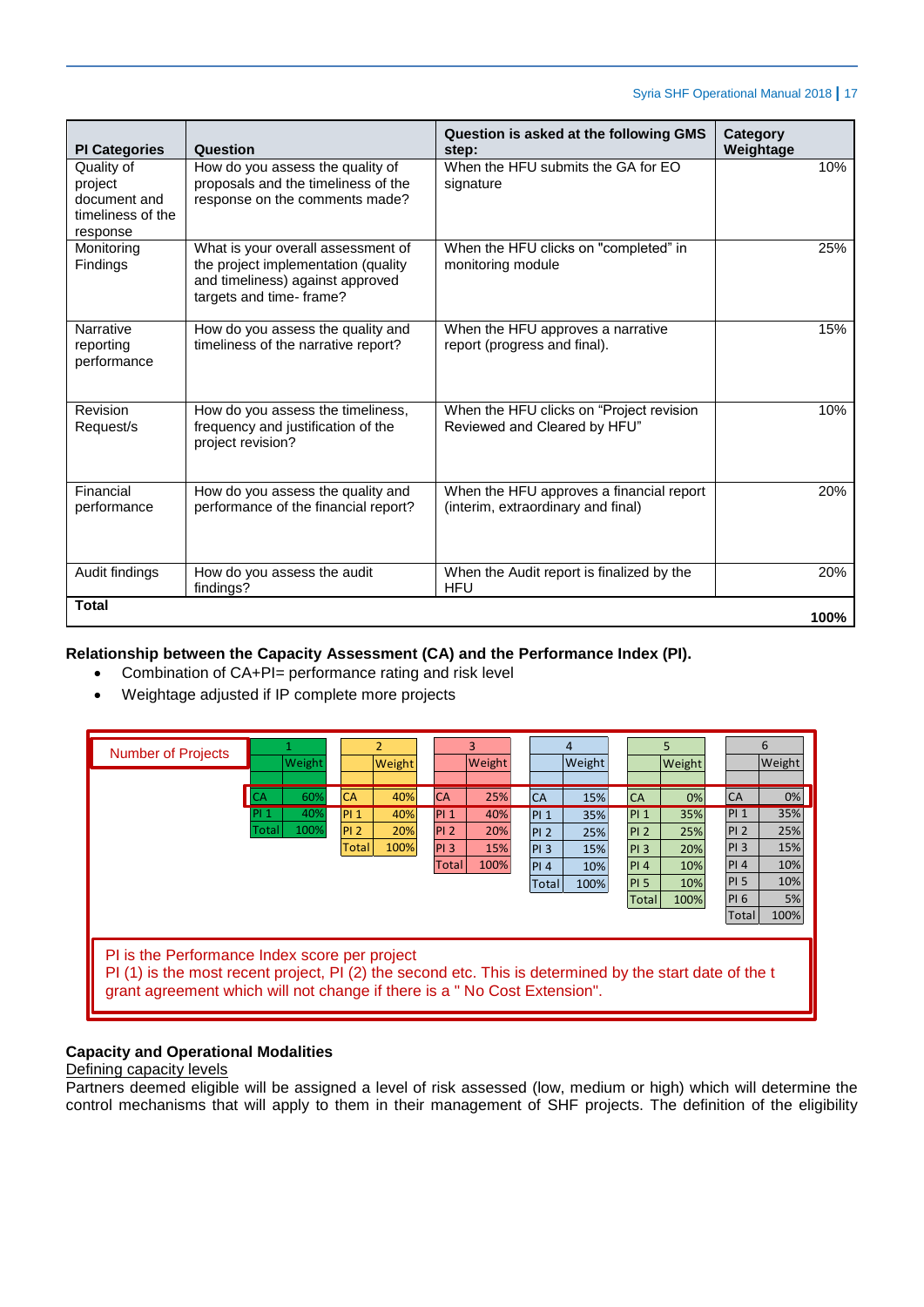thresholds and the score bands for the high, medium and low-risk categories will be developed by OCHA on behalf of the SHF, taking into consideration the operational context in Syria.

The performance level of each implementing partner is a dynamic rating that can change over time through the interactions between the partner and the SHF. Performance in the implementation of SHF projects e.g. timeliness of reporting, achievement of project objectives and targets, findings of audits, financial spot-checks and monitoring can trigger changes in the risk level. In addition, partners that have been assessed but have not implemented SHF projects and have no performance history will be re-assessed three years after the completion of the previous assessment.

#### Control Mechanisms

The identification of the risk level of the partner determines the control mechanisms that apply to the management of the partner's SHF project. Measures such as budget size, disbursement modalities, frequency of narrative and financial reporting, monitoring visits, and audits are decided in accordance with the risk / capacity level of each partner as determined by the capacity assessment. Table 1 provides an overview of the modulation of the control mechanisms based on the three partner capacity levels.

#### **Table 1 – Operational Modalities and Control Mechanisms for NGO Partners. All grants to UN Agencies will be disbursed at 100%**

|                                                                                                                                                                                                                                                                                                                                             |                                        | Project                        | <b>Maximum</b><br><b>Amount</b>     |                                                    |                          | <b>Financial reporting</b> |              | <b>Narrative</b><br>reporting |              |                       | <b>Monitoring</b>                 |                |
|---------------------------------------------------------------------------------------------------------------------------------------------------------------------------------------------------------------------------------------------------------------------------------------------------------------------------------------------|----------------------------------------|--------------------------------|-------------------------------------|----------------------------------------------------|--------------------------|----------------------------|--------------|-------------------------------|--------------|-----------------------|-----------------------------------|----------------|
| <b>Risk level</b><br>/ capacity                                                                                                                                                                                                                                                                                                             | <b>Project</b><br>duration<br>(months) | value<br>(thous<br>and<br>USD) | per<br>(project<br>thousand<br>USD) | <b>Disburs</b><br>ements<br>(in % of<br>total) $*$ | For<br>disburs<br>ements | 31<br>January              | <b>Final</b> | <b>Progress</b>               | <b>Final</b> | <b>Field</b><br>visit | <b>Financial</b><br>spot<br>check | Audit          |
|                                                                                                                                                                                                                                                                                                                                             |                                        | $\leq 250$                     | 250                                 | 50-50                                              | Yes                      | Yes                        | Yes          | Yes (1 mid)                   | Yes          | 1                     | $\mathbf{1}$                      |                |
|                                                                                                                                                                                                                                                                                                                                             | Less than<br>$\overline{7}$            | > 250                          | 500                                 | 50-50                                              | Yes                      | Yes                        | Yes          | Yes (1 mid)                   | Yes          | 1                     | $\mathbf{1}$                      |                |
| H risk /                                                                                                                                                                                                                                                                                                                                    |                                        | $\leq 250$                     | 250                                 | 40-40-20                                           | Yes                      | Yes                        | Yes          | Yes $(2)$                     | Yes          | $1***$                | $\mathbf{1}$                      | As per<br>plan |
| low<br>capacity                                                                                                                                                                                                                                                                                                                             | Between<br>$7 - 12$                    | > 250                          | 800                                 | 40-30-30                                           | Yes                      | Yes                        | Yes          | Yes $(2)$ **                  | Yes          | $1 - 2***$            | $\mathbf{1}$                      |                |
|                                                                                                                                                                                                                                                                                                                                             | Less than<br>$\overline{7}$            | $\leq 250$                     | 250                                 | 60-40                                              | Yes                      | Yes                        | Yes          | Yes (1 mid)                   | Yes          | 1                     |                                   |                |
|                                                                                                                                                                                                                                                                                                                                             |                                        | > 250                          | 700                                 | 80-20                                              | Yes                      | Yes                        | Yes          | Yes (1 mid)                   | Yes          | $\mathbf{1}$          | ٠                                 |                |
| M risk/                                                                                                                                                                                                                                                                                                                                     |                                        | $≤250$                         | 250                                 | 80-20                                              | Yes                      | Yes                        | Yes          | Yes (1 mid)                   | Yes          | $1***$                |                                   |                |
| medium<br>capacity                                                                                                                                                                                                                                                                                                                          | <b>Between</b><br>$7 - 12$             | $> 250 -$<br>1.200             | 1,200                               | 60-40                                              | Yes                      | Yes                        | Yes          | Yes $(1 \text{ mid})$ **      | Yes          | $1***$                | $0 - 1$                           |                |
|                                                                                                                                                                                                                                                                                                                                             |                                        | $≤400$                         | 400                                 | 100                                                | <b>No</b>                | Yes                        | Yes          | No                            | Yes          | 1                     | $\blacksquare$                    |                |
|                                                                                                                                                                                                                                                                                                                                             | Less than<br>7                         | > 400                          | 2000                                | 80-20                                              | Yes                      | Yes                        | Yes          | No                            | Yes          | 1                     | ٠                                 |                |
| $L$ risk /<br>high                                                                                                                                                                                                                                                                                                                          | <b>Between</b>                         | $\leq 400$                     | 400                                 | 100                                                | <b>No</b>                | Yes                        | Yes          | Yes (1 mid)                   | Yes          | $1***$                |                                   |                |
| capacity                                                                                                                                                                                                                                                                                                                                    | $7 - 12$                               | > 400                          | 2,000                               | 80-20                                              | Yes                      | Yes                        | Yes          | Yes (1 mid)                   | Yes          | $1***$                | 1 / partner                       |                |
| * To stagger grant payment to 3 instalments to hedge against exchange rate fluctuations to NNGOs (after consultation with NNGO) regardless of their risk<br>ranking<br>** Additional progress report is only required for projects of 10 months or more.<br>*** Additional field visits are only required for projects of 10 months or more |                                        |                                |                                     |                                                    |                          |                            |              |                               |              |                       |                                   |                |

## **6.1 Risk-based Management at the Fund Level**

A number of strategic, programmatic, financial and management risks are inherent to the administration of any funding mechanism. It is therefore essential to have in place a risk management framework to assist the HC and the SHF Advisory Board in making strategic decisions that maximise the ability of the SHF to implement its strategy. This will ensure that priority risks are mitigated, initially at the fund level, but also at the global level in the context of OCHA's corporate risk registry.

Risks in the context of the SHF are not limited to agencies that receive funding and implement projects. Risk management covers the full range of risks that may affect the achievement of the fund's objectives. OCHA has therefore developed a detailed *Risk Management Framework* that broadens the definition of risk beyond programmatic and financial risks associated with implementing partners, and identifies the key factors of risks faced by the fund in the Syria context. Based on the likelihood and potential impact of the risks identified, a risk matrix is developed that helps to classify risks and to highlight the most pressing ones. The risk matrix also outlines strategies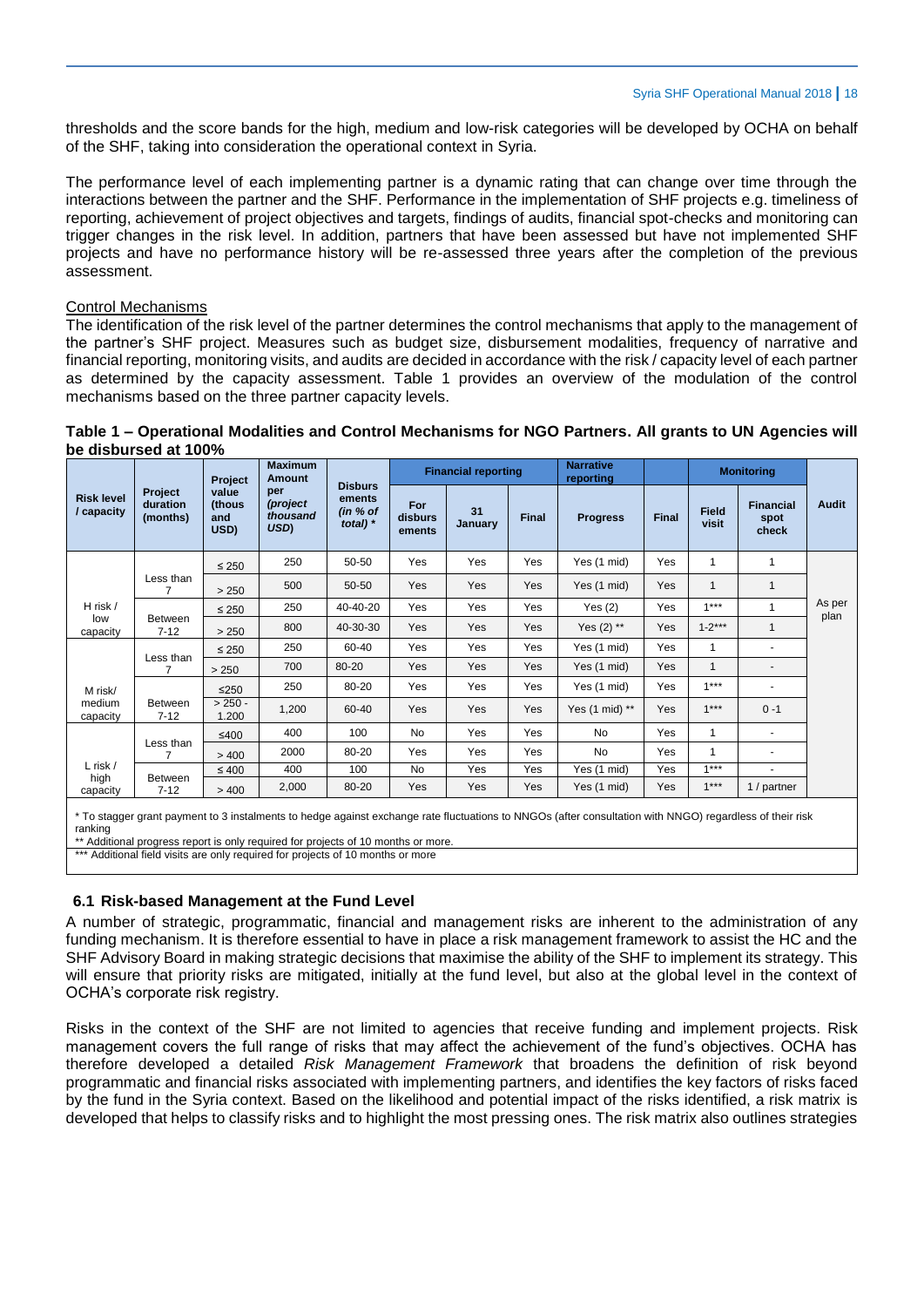to mitigate or prevent the risks faced by the fund. The fund-level risk analysis spells out residual risks to enable informed decision-making based on full knowledge of the potential consequences.

The Risk Management Framework will be regularly updated as per changing circumstances. OCHA will update the Advisory Board on the implementation progress of the risk treatment actions that have been taken at Advisory Board meeting.

#### **Risk Management Framework**

#### **Fund Level Risk**

| <b>Risk Drive</b>                                                                                                | <b>Risk</b><br>(From most to least<br>critical)                                                                                                                                                                                                        | Likelihood | Impact | <b>Risk Mitigation Measure</b>                                                                                                                                                                                                                                                                                                | <b>Action Owners</b>                                                       |  |  |  |
|------------------------------------------------------------------------------------------------------------------|--------------------------------------------------------------------------------------------------------------------------------------------------------------------------------------------------------------------------------------------------------|------------|--------|-------------------------------------------------------------------------------------------------------------------------------------------------------------------------------------------------------------------------------------------------------------------------------------------------------------------------------|----------------------------------------------------------------------------|--|--|--|
| <b>Limited capacity by</b><br><b>OCHA and sectors</b><br>to support<br>implementing<br>partners.                 | Insufficient partners'<br>capacity review, risk<br>rating, coaching, poor<br>analysis and use of<br>monitoring findings to<br>influence intervention<br>and enforce compliance<br>measures due to limited<br>internal capacity to<br>support partners. | Low        | High   | Continuous training of staff and<br>$\bullet$<br>sector members on the risk<br>management processes;<br>Adequate staffing levels for both<br>$\bullet$<br>OCHA and sectors.                                                                                                                                                   | <b>HC</b><br>$\bullet$<br>HoO<br>$\bullet$<br><b>OCHA/HFU</b><br>$\bullet$ |  |  |  |
| <b>Deterioration in</b><br>fund's overall<br>reputation and<br>funding                                           | Reduce fund<br>accountability to donors<br>and affected people;<br>Inadequate commitment<br>and lack of active<br>participation by key<br>players in governance<br>processes.                                                                          | Low        | High   | Ensure that all risk management<br>$\bullet$<br>process are completed<br>diligently;<br>Continuous support by key<br>$\bullet$<br>players in the governance<br>processes;<br>Donors updates on achievement<br>$\bullet$<br>and challenges related to the<br>fund;<br>Effective fund accountability<br>$\bullet$<br>framework. | <b>HC</b><br>$\bullet$<br>HoO<br>$\bullet$<br><b>OCHA/HFU</b><br>$\bullet$ |  |  |  |
| <b>Inadequate</b><br>capacity of OCHA<br>to timely disburse<br>fund and to<br>monitor projects<br>implementation | Loss of credibility of the<br>fund and its usefulness                                                                                                                                                                                                  | Low        | High   | Adequate staffing at both HQ<br>$\bullet$<br>and field levels;<br>Continuous training on new<br>$\bullet$<br>innovations (Grant management<br>System and UMOJA);<br>Devise some monitoring<br>$\bullet$<br>mechanism that are suitable to<br>the context environment;                                                         | <b>HFU</b><br>$\bullet$<br><b>FCS</b>                                      |  |  |  |
| <b>National</b><br><b>Authorities' limited</b><br>approvals of SHF<br>projects                                   | Effectiveness of the<br>fund compromised;<br>Delays in response to<br>critical needs.                                                                                                                                                                  | High       | High   | $\bullet$<br>High-level Advocacy with the<br>National Authorities on the<br>objectives of the fund;<br>Continuous dialogue with<br>$\bullet$<br>national authorities.                                                                                                                                                         | HC,<br>$\bullet$<br>HoO<br>$\bullet$<br><b>Donors</b>                      |  |  |  |
| <b>Project Level Risk</b>                                                                                        |                                                                                                                                                                                                                                                        |            |        |                                                                                                                                                                                                                                                                                                                               |                                                                            |  |  |  |
| <b>Risk Drive</b>                                                                                                | <b>Risk</b>                                                                                                                                                                                                                                            | Likelihood | Impact | <b>Risk Mitigation Measure</b>                                                                                                                                                                                                                                                                                                | <b>Action Owners</b>                                                       |  |  |  |
|                                                                                                                  |                                                                                                                                                                                                                                                        |            |        |                                                                                                                                                                                                                                                                                                                               |                                                                            |  |  |  |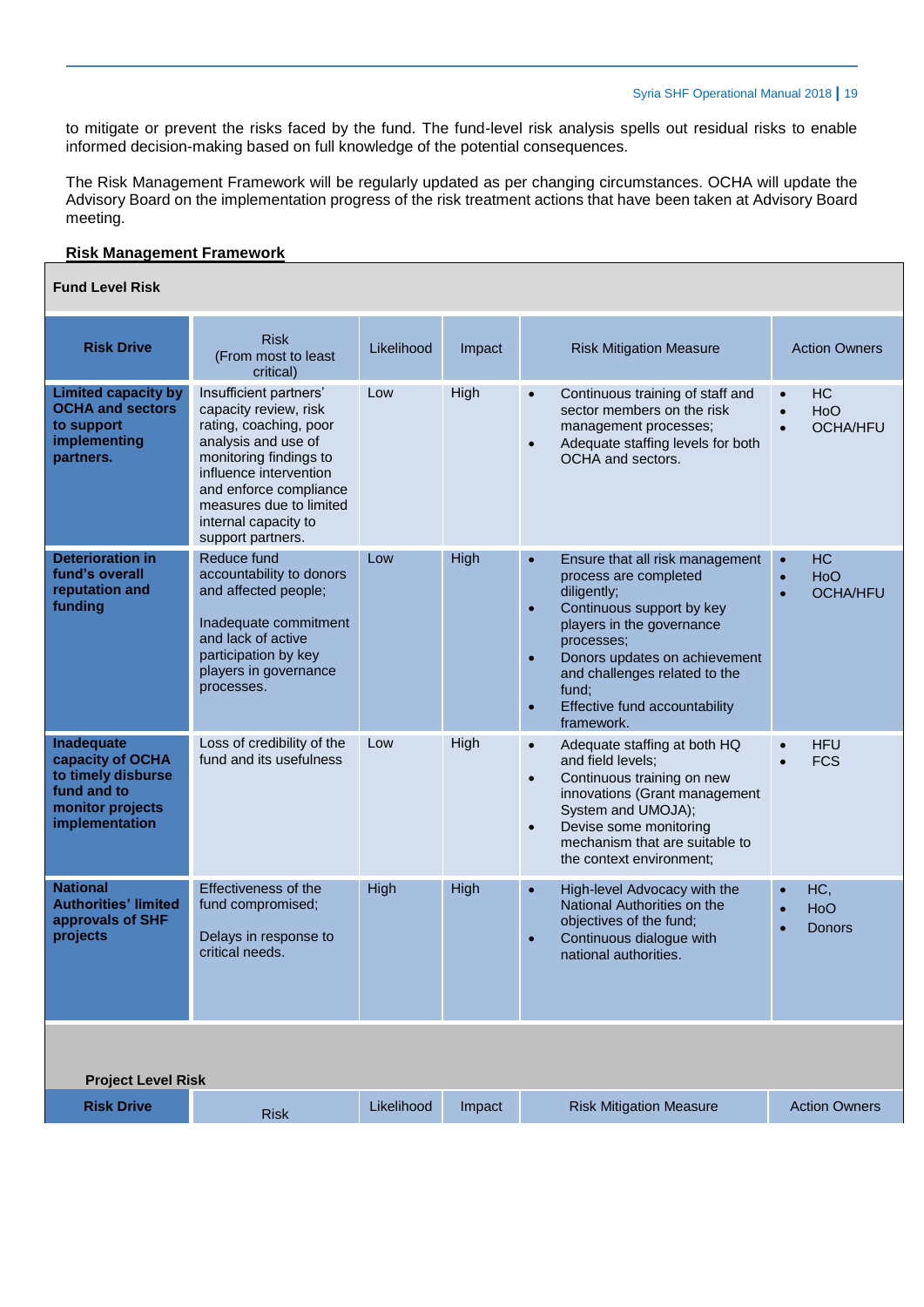|                                                                                                                        | (From most to least<br>critical)                                                                                                                                            |               |      |                                                                                                                                                                                                                                                                                                                |                                                      |
|------------------------------------------------------------------------------------------------------------------------|-----------------------------------------------------------------------------------------------------------------------------------------------------------------------------|---------------|------|----------------------------------------------------------------------------------------------------------------------------------------------------------------------------------------------------------------------------------------------------------------------------------------------------------------|------------------------------------------------------|
| <b>Insecurities in</b><br>areas where<br>projects are<br>delivered in hard to<br>reach /besieged<br>areas              | Difficulties in<br>undertaking needs-<br>assessments for the<br>hard to reach areas<br>Operational difficulties                                                             | High          | High | Produce preliminary<br>$\bullet$<br>assessments using available<br>data<br>Work with current partners on<br>$\bullet$<br>the ground or potential<br>partners, to conduct an up-to-<br>date needs assessment<br>exercise and implement<br>projects.<br>Work closely with UNDSS<br>$\bullet$                     | <b>OCHA</b><br>$\bullet$<br>Partners<br><b>UNDSS</b> |
| Fraud / theft and<br>diversion of funds                                                                                | Loss of assets and/or<br>funds                                                                                                                                              | <b>Medium</b> | High | Partners and projects are<br>$\bullet$<br>thoroughly vetted prior to<br>approval.<br>New NGOs undergo<br>$\bullet$<br>assessments before projects<br>are approved applying new<br>capacity assessment<br>quidelines.<br>Increased project monitoring of<br>$\bullet$<br>all projects using applicable<br>tools | <b>HFU</b><br>$\bullet$<br>HoO<br>Partners           |
| <b>Difficult and</b><br>bureaucratic<br>operational<br>environment due to<br>changing<br>regulations by<br>authorities | Potential partners don't<br>apply to the fund;<br>Partners struggle with<br>approval processes that<br>are long and keep<br>changing.<br>Low uptake of the<br>project funds | Medium        | High | Need for high level<br>$\bullet$<br>advocacy on behalf of the<br>partnersIncreased sharing<br>of information of OCHA to<br>impact on the lives of the<br>affected populations.                                                                                                                                 | <b>HFU</b><br>$\bullet$<br><b>HC</b><br>Donors       |

# **6.3. Monitoring**

# **a. Objectives of Monitoring**

The framework is based on the assumption that SHF-funded partner organisations will have adequate internal mechanisms to meet project management, monitoring and reporting requirements and generate quality performance information. The capacity of each organisation will be assessed during the capacity assessment; during the project approval process; and during the monitoring and reporting phase.

Building on and acknowledging the role of these systems, the monitoring and reporting framework has the following key objectives:

- **(1)** Ensure adequate verification of reported results at project level thereby contributing to increased accountability;
- **(2)** Provide evidence on how the SHF has contributed to broader outcomes set forth in the Syria Response Plan, and reinforce evidence-based decisions making by the HC, the Advisory Board and Sector Leads;
- **(3)** Ensure that resources are used efficiently and according to agreed project documents and SHF policy papers; and
- **(4)** To support Partners during their implementation of SHF funded activities.

## **b. Monitoring Methodology – Applicable Tools**

Monitoring outputs (activity monitoring) will be conducted by using quantitative tools and measures such as using structured multiple choice questionnaires. Information gathered will be analyzed and used to develop best practices. Methods used include:

## **i. Monitoring of projects implemented in areas not accessible to OCHA staff**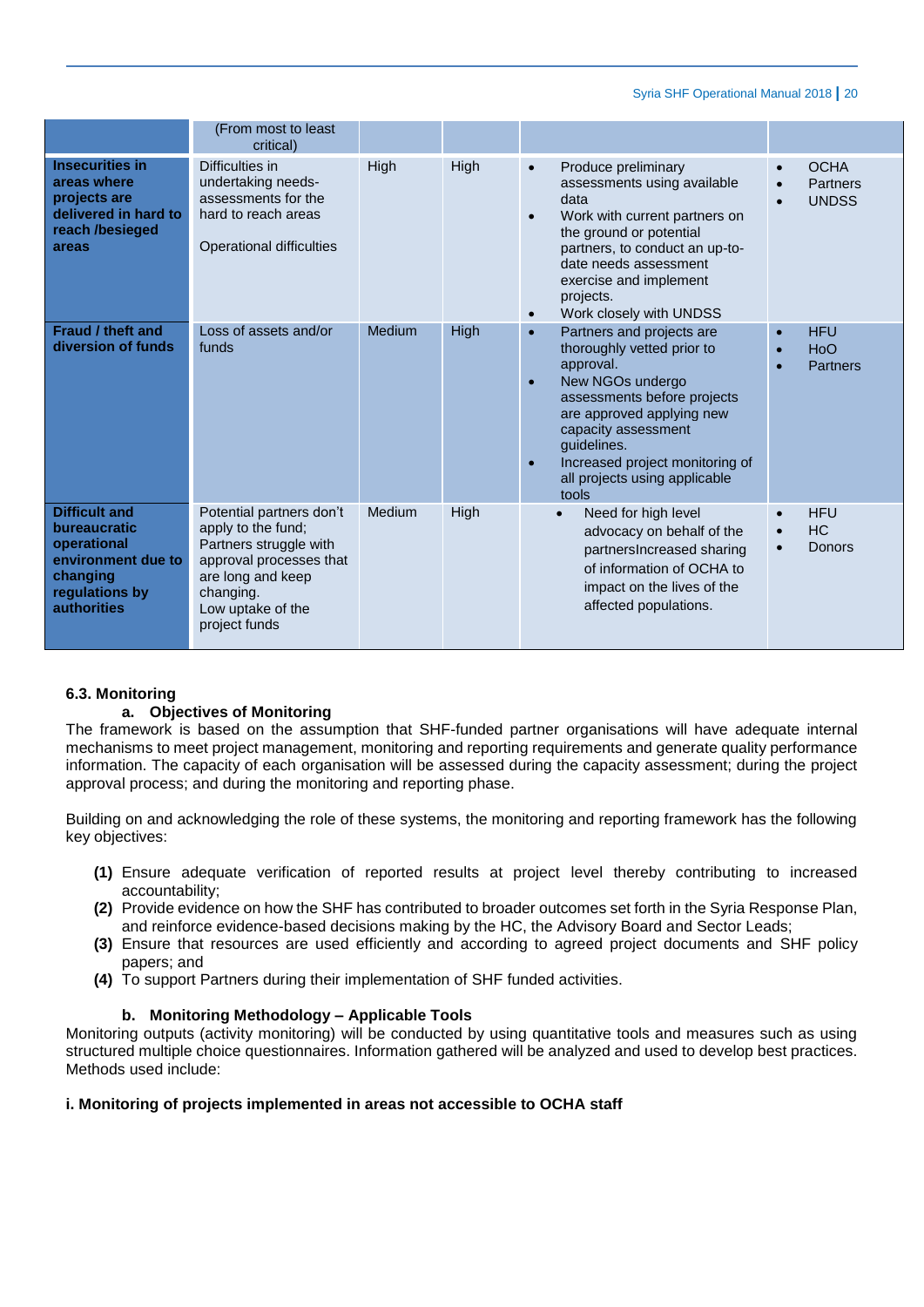- Use of Call Monitoring: Telephone and Skype to collect information on progress made on project outputs from key informants and beneficiaries, and assess beneficiary satisfaction. Telephone interviews with key informants using structured multiple choice questionnaires will be used. The informants will be selected based on their knowledge of the projects implemented, incl. partner's staff, community leaders, professionals, or residents in the area of implementation.
- Use of Photographs and Videos**:** These are an essential components of remote project monitoring and particularly useful in infrastructural projects such buildings and installation of equipment. A time-stamp on a photo confirms the date and time of the photograph, which increases their credibility as evidence of project progress.
- Use of Facilitators: Where applicable, particularly in hard-to-reach areas, OCHA facilitators will be used to verify projects implementation by conducting physical visits to project locations.
- Progress reports by implementing partners: Reporting will reflect progress made on project implementation. This includes financial and narrative reports, where the frequency of reports submission will be based on the capacity level of implementing partners.
- Liaison with regional offices (Turkey and Jordan SHFs): To identify areas of coverage and ensure no duplication takes place. One way of doing it is sharing information on projects funded by the three SHFs inside Syria.

#### **ii. Monitoring of projects implemented in areas accessible to OCHA staff**

- Field Site Monitoring by OCHA staff: Where possible, field site monitoring visits will be conducted by OCHA staff in the Damascus office as well as in the field offices. Field monitoring will be essential to provide an insight into the status of project implementation. OCHA's field staff will be engaged in field site monitoring, using a specific monitoring template to ensure consistency in monitoring.
- Field Site Monitoring by Sector Coordinators: In order to promote peer-based monitoring, sector coordinators will be engaged in the monitoring of relevant projects. Their participation will promote the use of agreed sectoral baselines, supporting a coherent sector approach.

#### **'Do No Harm' Considerations**

All options above will need to be carefully assessed using a 'Do No Harm' approach to make sure that the selected monitoring option does not simply 'transfer risks' to other entities in charge of monitoring, or create unintentional harm.

#### **Roles and Responsibilities**

The partner implementing SHF-funded projects remains the key responsible party in ensuring proper delivery and monitoring of project activities. They are expected to maintain robust internal monitoring and reporting mechanisms that can produce accurate and relevant information for SHF reporting purposes. They will also be expected to engage and facilitate field-monitoring visits with OCHA or sectors as deemed necessary.

OCHA's Humanitarian Financing Unit (HFU) is responsible for:

- a. Developing and maintaining a comprehensive SHF monitoring plan;
- b. Working closely with Sector Coordinators to develop standardised sector specific methodologies, tools, monitoring and reporting formats;
- c. Undertaking field site monitoring missions in line with the monitoring plan in cooperation with OCHA suboffices; and
- d. Reviewing and analysing information collected through monitoring activities and reporting.

## **6.4 Reporting**

#### Narrative and Financial Project Reporting

Project performance information is effectively generated through the partner's internal mechanisms. The role of OCHA is to collect, organise and provide quality control of the information that has been generated through these mechanisms.

Reporting requirements are determined by: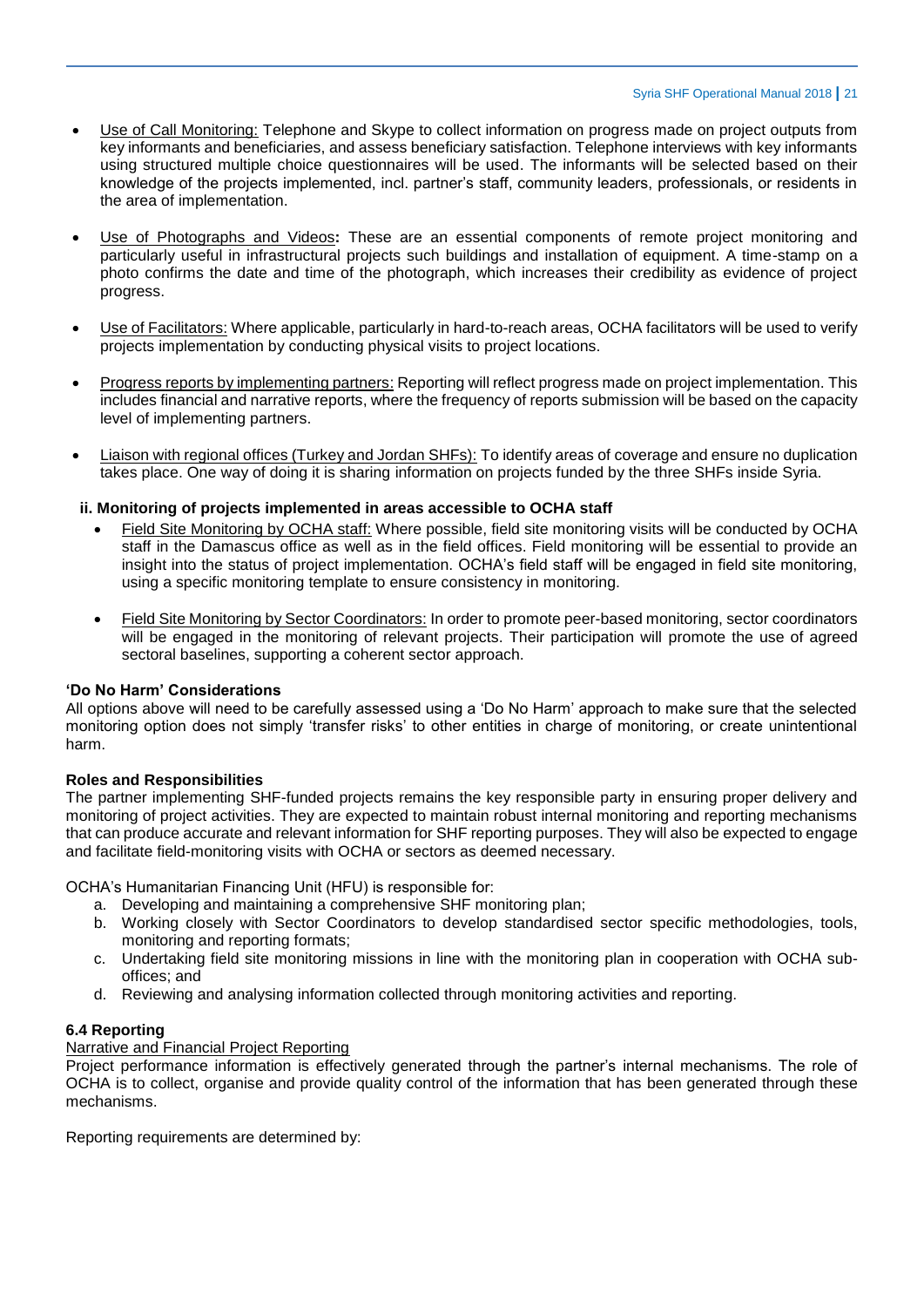(i) duration of projects (applicable to both UN Agencies and NGOs);

- (ii) partner risk level (applicable only to NGOs);
- (iii) total project budget (applicable only to NGOs); and
- (iv) requirements for the Annual Report.

All narrative reports should collect, as a minimum requirement, information on

- (i) number of beneficiaries targeted and reached,
- (ii) progress on project outputs,
- (iii) use of funds (un-certified financial expenditures), and
- (iv) details of sub-granting.

Financial reporting requirements differ between UN agencies and NGOs. For UN agencies, reporting requirements are determined by the applicable agreement for the SHF. Financial reporting requirements for NGOs are captured by the applicable agreement between the NGO and the SHF, and determined by the risk level assigned to the partner. In all cases, partners will submit a final financial report, certified by the designated authority, after the end of the project.

# Periodic Reporting on SHF Activities

#### SHF Annual Reports

The HC, supported by OCHA and in close consultation with the sector lead agencies, will prepare a narrative Annual Report of the SHF. The Annual Report will feature trends, best practices, lessons learned and challenges, and showcase success stories and achievements. Prior to being issued, the draft report will be shared with AB members for comments.

#### **Transparency**

Annual Reports and related documents on SHF activities in Syria will be posted on the OCHA Syria website.

## **6.5 Audit**

#### Audits for UN Agencies

Participating UN Agencies will be audited in accordance with their own Financial Regulations and Rules and in accordance with the Framework for auditing for Country Based Pooled Funds.

#### Audits for NGOs

NGO-implemented projects will be audited in compliance with financial regulations, rules and directives applicable to the SHF. One or several external auditing companies will be contacted by OCHA to deliver on the audit requirements of NGO partners.

#### **Audits of SHF**

Audits at the overall SHF level are triggered and performed by the main oversight bodies of the United Nations: the UN Board of Auditors, the Office for Internal Oversight Services and the Joint Inspection Unit. Findings are made available to appropriate stakeholders.

OCHA will keep a log of all audit findings under its internal Performance Index, to encourage organisations to address previous findings on management weaknesses before applying for new SHF funding.

#### **Fraud and other incidents involving loss**

HQ (Chief of FCS) should immediately be informed by the OCHA HoO whenever there is a credible indication of possible fraud, corruption or misuse of funds related to SHF projects. Individual cases should be reported to determine whether an investigation process is warranted. The SHF Report Form on Suspected Fraudulent Acts by IPs should be used to document the facts of the case (see Annex 22a, Fraud Report Form). The decision to trigger an investigation is made by the OCHA HQ/EO after a consultative process involving OCHA HQ/FCS and the OCHA Country Office while keeping the HC informed. OCHA will apply appropriate conservative measures (e.g. suspension) to partners that are being investigated.

The process for dealing with investigations, once initiated, should be conducted according to the internal OCHA Standard Operating Procedure (SOP) on Suspected Fraud and Misuse of Funds (see Annex 22b) which describes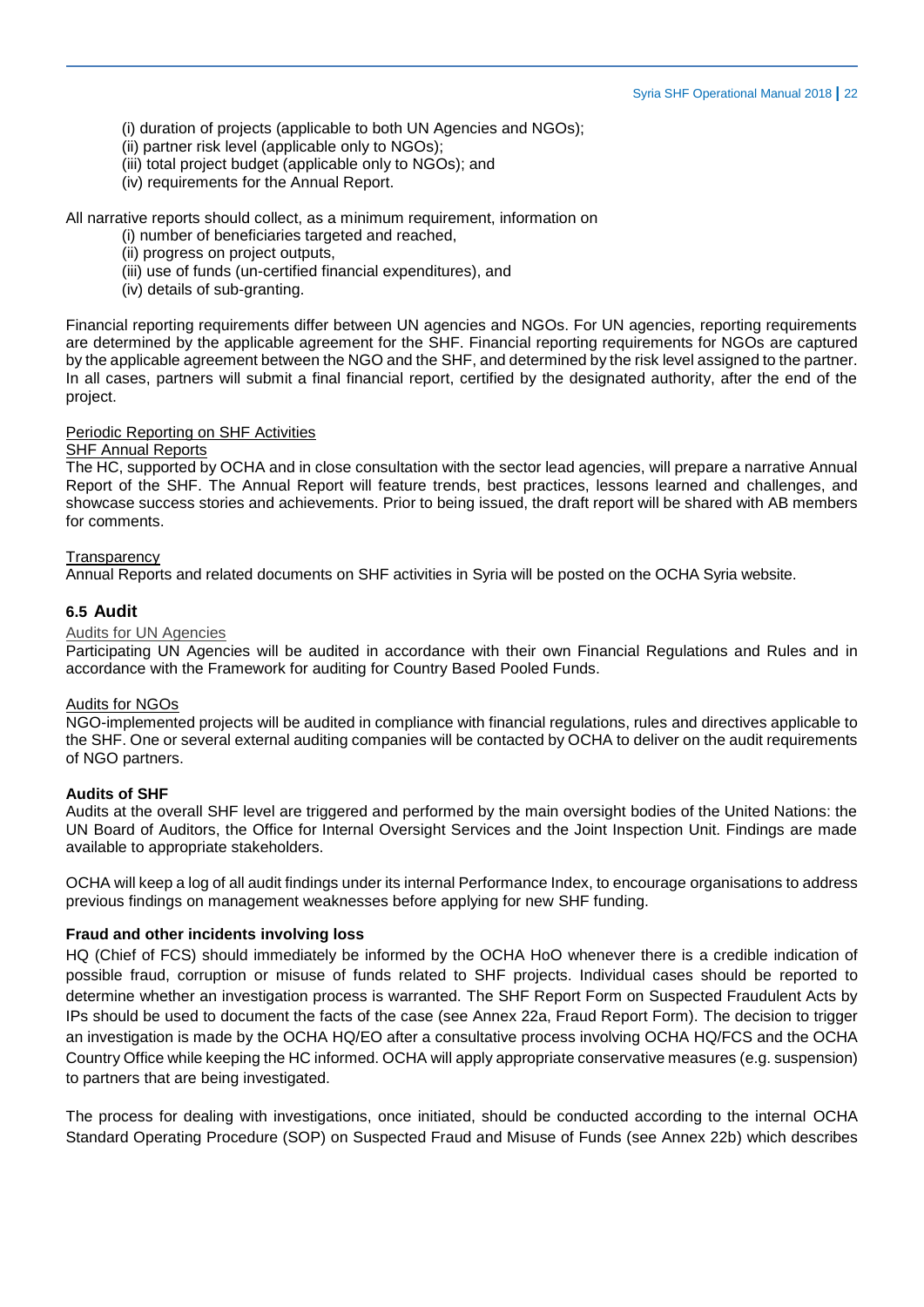the successive steps that OCHA will take in the event of an investigation into an implementing partner contracted under an SHF-funded project. Information sharing and communication should be handled on a confidential basis.

Other incidents: Incidents during the project cycle that affect a partner's ability to account for the use of funds or goods, must be reported to the HFU in writing as soon as they occur. An Incident Report and supporting documents should be submitted by the HFU to OCHA HQ/FCS within 30 days (see Annex 22 c and d, Incident Reporting Guidelines and Incident Report Form). Incidents include theft by third parties, diversion of humanitarian assistance by a third party, looting of offices or warehouses, or loss of documents. These incidents should be reported to the Funds' Advisory Board at a minimum on a six-month basis.

## **6.6 Feedback and Complaints Mechanism**

SHF stakeholders that feel that their concerns or complaints regarding SHF processes or decisions have been insufficiently addressed, can at any point in time contact the OCHA Head of Office. Complaints will be compiled, reviewed and passed to the HC, who will then take a decision on necessary actions. The HC will share with the Advisory Board any such concerns or complaints and actions taken.

General feedback from partners or stakeholders regarding the SHF can be sent to OCHA who will address and/or answer the issue raised.

1. Complaint mechanism: The following email address, OCHA-Syria-HFUComplaints@un.org, is available to receive feedback from stakeholders who believe they have been treated incorrectly or unfairly during any of the *SHF* processes. OCHA will compile, review, address and (if necessary) raise the issues to the HC, who will then take a decision on necessary action. The HFU will be exploring the possibility to include other options for the submission of complaints, such as a dedicated phoneline/ WhatsApp number.

## **6.7 Additional information**

Periodic updates and annual report: To ensure continuous and sufficient information sharing to stakeholders, OCHA will generate periodic dashboards and regular reports on the achievements, challenges and funding trends of the SHF. These reports will not disclose information that may put implementing partners or affected population at risk.

Relevant OCHA policies and guidelines on pooled funds can be found at http://www.unocha.org/syria Contacts: [ocha-syria-hfu@un.org](mailto:ocha-syria-hfu@un.org)

## **6.8. Common Performance Framework (CPF)**

CPF is a tool that enables SHF management and stakeholders to assess performance of the Fund in relation to policy objectives and operational standards as set in the Operational Manual.

## **OBJECTIVES OF THE CPF:**

- $\checkmark$  Enhance OCHA's corporate accountability
- $\checkmark$  Enable OCHA and donors to gauge the performance of SHF
- $\checkmark$  Increase the efficiency of reporting
- $\checkmark$  Provide management at country level and at headquarters with optimal means of monitoring and supporting the Fund operate in accordance with CBPF Global Guidelines
- $\checkmark$  Integrate the assessment of SHF performance into global-level governance of CBPFs

## **CPF Indicators:**

The CPF includes a set of 20 performance indicators to assesses that SHF overall ability to deliver their overarching objectives in line with five principles (areas): inclusiveness, flexibility, timeliness, efficiency, and accountability and risk management.

## **Linkage to other monitoring, reporting and evaluation tools:**

The CPF is part of a larger component of accountability framework to demonstrate the effectiveness of SHF and assess the full range of policy, programmatic, management and financial aspects of the Funds.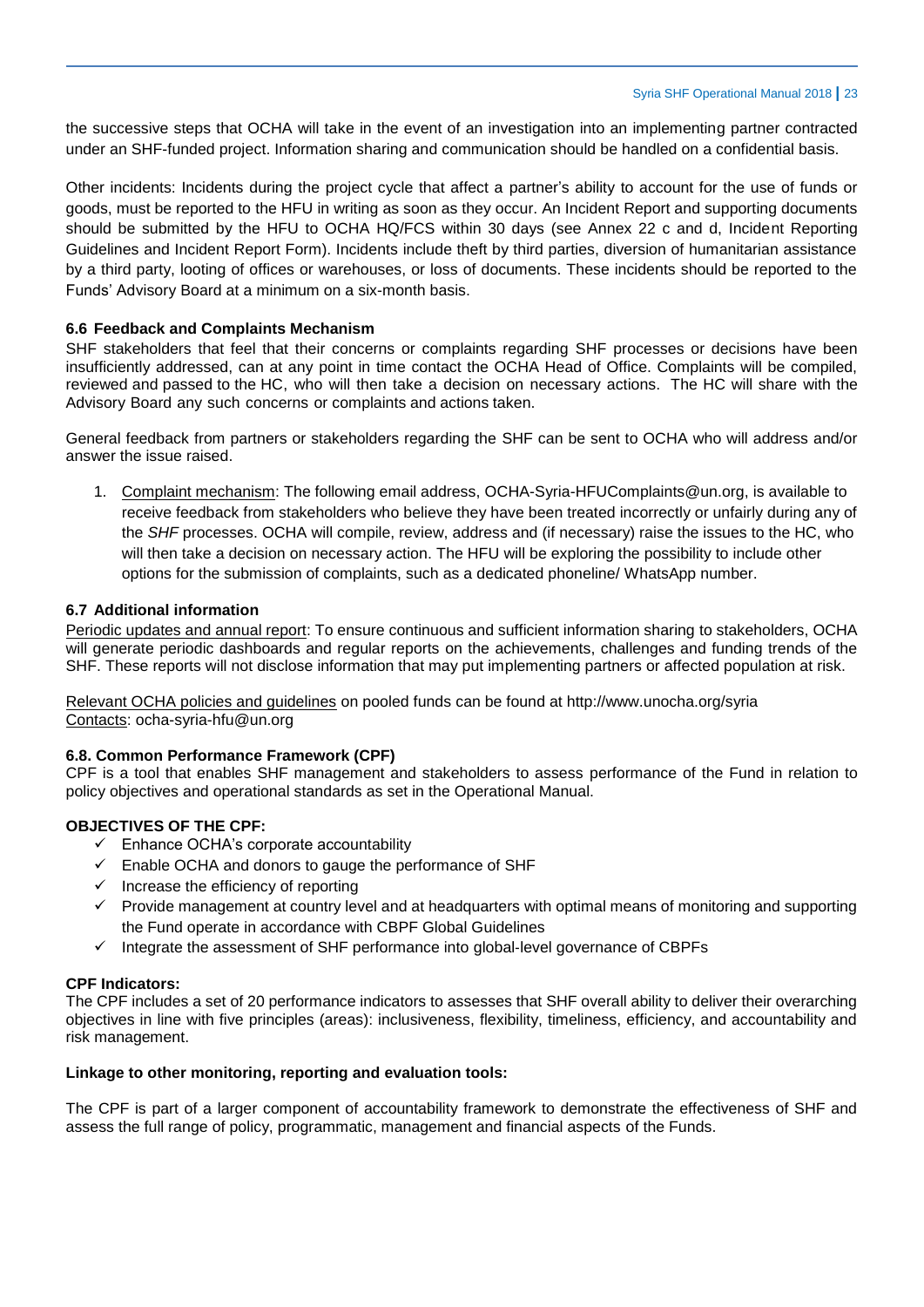The CPF, therefore, neither replaces nor does it eliminate the need for annual reports, periodic external evaluations and audits, day‐to‐day management and monitoring tools like the Grants Management System (GMS) and Business Intelligence (BI) platform, or ad hoc exercises such as internal reviews, studies or surveys to address specific thematic, geographic or operational questions encompassing the role of SHF. Rather, the CPF fits into the existing accountability framework in a number of ways:

- $\checkmark$  Annual reports will include a section on performance, feeding into the context and statistical analysis that annual reports currently featured (Fund size, allocations by type of implementing partner, sector, region, gender and age, etc.).
- $\checkmark$  GMS and BI (continued real-time monitoring): a performance module will be built into the GMS, including dashboards in the BI, to facilitate real‐time performance monitoring and visualization, as well as to automate (as much as possible) the calculation of management and outcome level indicators of performance required for reporting (see section VI).

Evaluations, audits and other evaluative exercises: data stored and processed in the GMS, and information contained in annual reports and other OCHA products reflecting the work of CBPFs, are a source of information and verification for evaluators, auditors and researchers. The CPF increases the volume and quality of available data and information on the functioning of CBPFs, and improves its accessibility to evidence for internal and external (independent) analysis.

# **7. Administration of SHF**

## **7.1 Basic definitions and guidance on the project budget preparation process**

These guidelines provide partners with a common framework to facilitate appropriate preparation of project budgets. They focus on defining eligible and ineligible costs, direct and indirect costs (e.g. Programme Support Costs – PSC), shared costs, budget categories and the adequate breakdown of budget lines. This guidance applies to all partners.

## 7.1.1 Rationale and Basic Principles of the Project Budget

A clear segregation of duties underpins the preparation, review and clearance of the project budget. This is critical to preserve and ensure central and internal controls to reduce the risk of approving erroneous or inappropriate project budgets (e.g. miscalculations, inconsistency, and lack of transparency or admission of ineligible costs).

## 7.1.2 Fund managers are responsible to ensure that:

The principles of economy, efficiency, effectiveness, transparency and accountability are adhered to in the sense that the project budget inputs are commensurate with the planned activities and the expected outputs, more specifically, that the project budget is a correct, fair and reasonable reflection of the project proposal/logical framework and that the cost estimates are reasonable in the specific country context so that funding will be used in the most efficient way.

The role of certifying finance officers in headquarters is to:

Verify the budget's factual correctness, checking coherence with the project proposal and logical framework. Flag concerns and seek clarification from fund managers on issues that may compromise compliance with UN rules and affect financial transparency and accountability.

## In the budgeting process, partners are expected to:

Provide a correct and fair budget breakdown of planned costs that are necessary to implement activities and achieve the objectives of the project. Use and comply with the budget template (Annex 13 a and b: Project Budget and Financial Reporting Tool) and guidance provided by OCHA for the classification and itemization of planned costs. Provide a budget narrative (as an essential component of the budget) that clearly explains the object and the rationale of every budget line. For example, shared costs, expensive assets, and costs/equipment required to support the regular operation of the partner, are clear cases that require a budget narrative.

## **7.2 Eligible and Ineligible Costs**

#### **Eligible costs**

The following attributes define the nature of eligible costs: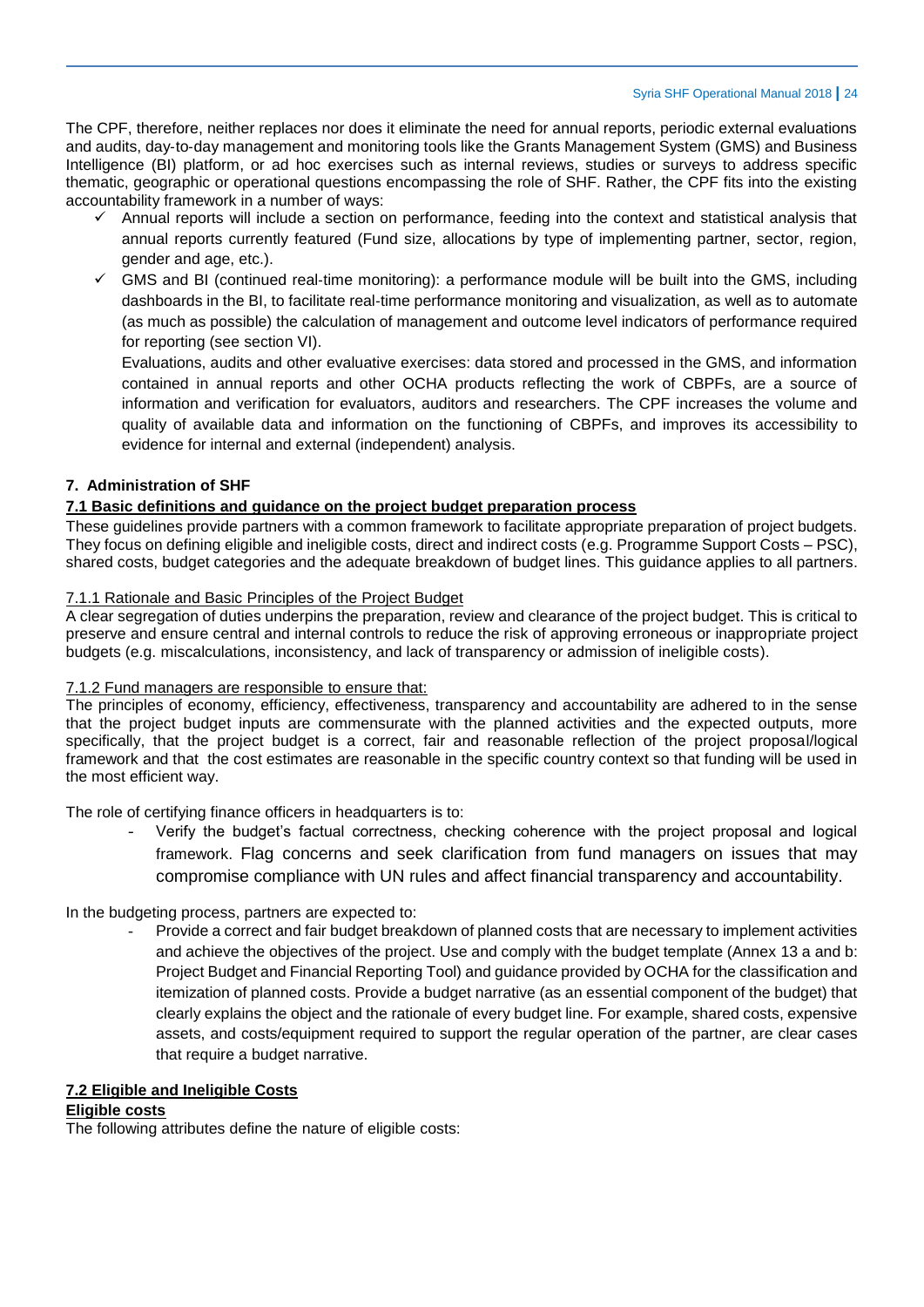- Must be necessary and reasonable for the delivery of the objectives of the project.
- Must comply with the principles of sound financial management, in particular the principles of economy, efficiency, effectiveness, transparency and accountability.
- Must be identifiable in the accounting records and backed by original supporting evidence as incurred in accordance with the approved project proposal and period.

These may include:

- All staff costs (including salaries, social security contributions, medical insurance, hazard pay (when applicable) and any other cost included as part of the salary benefits package of the organization. Salaries and costs may not exceed the costs normally borne by the partner in other projects.
- Costs for consultancies involved in the implementation of the project.
- Support staff costs at country-level directly related to the project.
- Travel and subsistence costs directly linked to the project implementation for project staff, consultants, and other personnel that may also be eligible, provided the costs do not exceed those normally borne by the partner.
- A contribution to the partner's Country Office costs, as shared costs charged on the basis of a well-explained calculation and reasonable allocation system. Shared costs must be itemized.
- The financial support to beneficiaries, including cash and voucher-based distribution.
- Purchase costs for goods and services delivered to the beneficiaries of the project, including quality control, transport, storage and distribution costs.
- Costs related to non-expendable items (assets) such as equipment, information and technology equipment for registration and similar field activities, medical equipment, water pumps and generators.
- Expenditure incurred by the partner related to awarding contracts required for the implementation of the project, such as expenses for the tendering process.
- Costs incurred by sub-implementing partners, directly attributable to the implementation of the project.
- Other costs derived directly from the requirements of the grant agreement such as monitoring, reporting, evaluation, dissemination of information, translation and insurance, including financial service costs (in particular bank fees for transfers).

# **Ineligible costs**

The following costs are ineligible:

- Costs not included in the approved budget (taking into consideration duly approved budget revisions).
- Costs incurred outside the approved implementation period of the project (taking into consideration duly approved no-cost extensions).
- Debts and provisions for possible future losses or debts.
- Interest owed by the implementing partner to any third party.
- Items already financed from other sources.
- Purchases of land or buildings.
- Currency exchange losses.
- Cessions and rebates by the implementing partner, contractors or staff of the implementing partner of part of declared costs for the project.
- Government staff salaries.
- Hospitality expenses, provision of food/refreshments for project staff (not including water and hospitality for trainings, events and meeting directly related to project implementation).
- Incentives, mark-ups, gifts to staff.
- Fines and penalties.
- Duties, charges, taxes (including VAT) recoverable by the implementing partner.
- Global evaluation of programmes.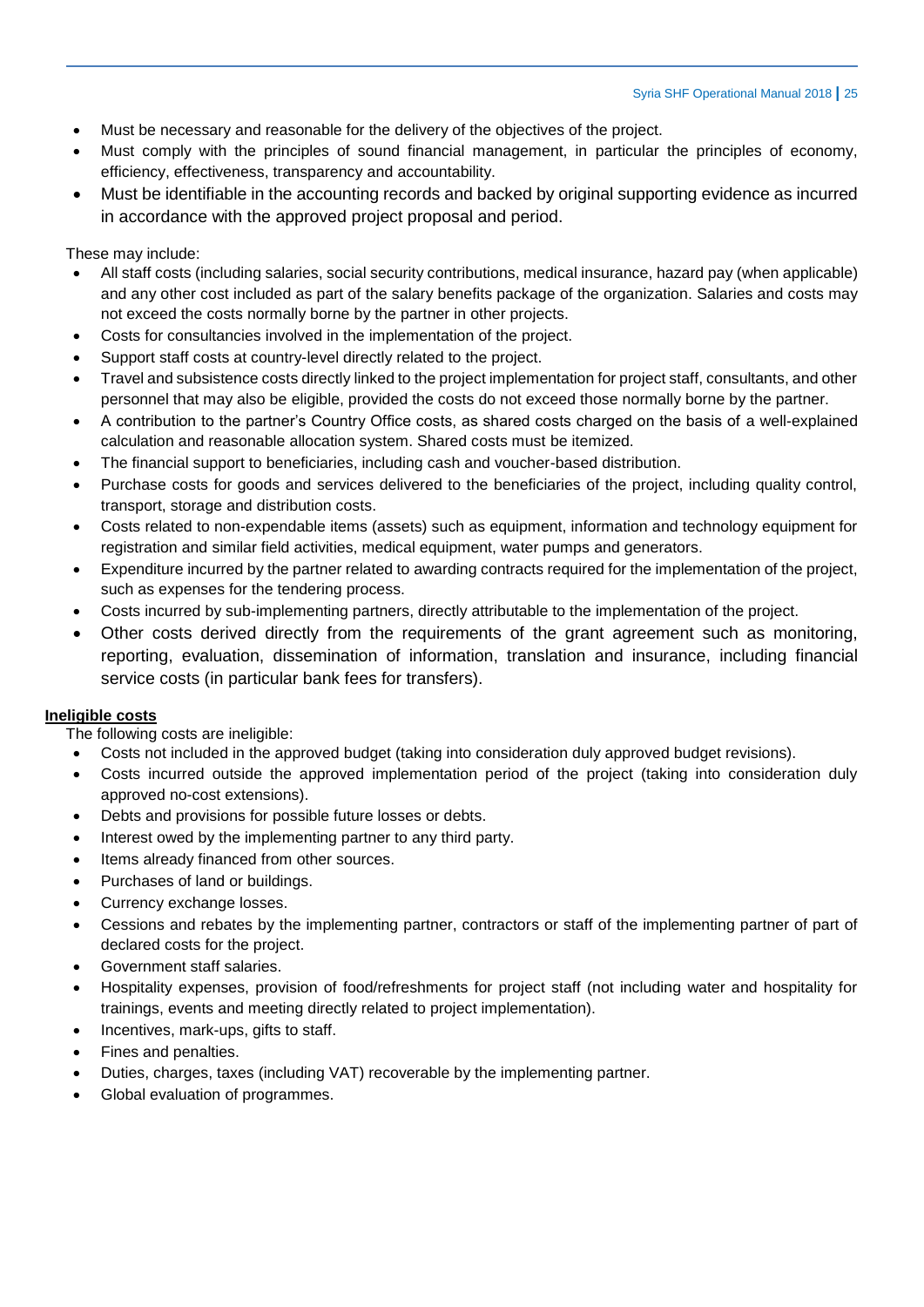• Audit fees/system audit fees  $-$  these costs are paid directly by the fund<sup>2</sup>.

## **Other Types of costs**

On a case-by-case basis and depending on the objectives of the fund, the fund manager retains the flexibility to consider the following costs as eligible:

- Government staff training as a component of a project activity that contributes to the achievement of the overall project objectives. Such trainings would for example focus on technical skills i.e. PSS for teachers, skills for health workers etc.
- Visibility material of the implementing partner directly related to projects funded by SHF.
- International travel costs when directly linked to the delivery of the project objectives. When international travel costs are requested to support additional activities outside those of the project, such costs can only be considered if they are well justified and in the proportion attributable to the project.
- Vehicles.
- Depreciation costs for non-expendable/durable equipment used for the project for which the cost is not funded in the current budget or prior SHF funding.
- Equipment for the regular operations of the implementing partner.
- Recurrent costs for the implementing partner's current operations.

## **Direct and Indirect Costs**

There are two categories of eligible expenditures: direct costs and indirect costs.

#### *Direct costs*

*Direct costs* have to be clearly linked to the project activities described in the project proposal and the logical framework. They are defined as actual costs directly related to the implementation of the project to cover the costs of goods and services delivered to beneficiaries, and the costs related to the support activities (even partial, such as a security guard or a logistician partially working for the project), required for the delivery of services and the achievement of the project objectives.

Direct costs include:

- $\checkmark$  Staff and related personnel costs, including consultants and other personnel. 3
- $\checkmark$  Supplies, commodities, materials.
- $\checkmark$  Equipment.
- $\checkmark$  Contractual services.
- $\checkmark$  Travel costs, including transportation, fuel, and daily subsistence allowances for staff, consultants and other personnel linked to the project.
- $\checkmark$  Transfers and grants to counterparts.
- $\checkmark$  General operating and other direct costs including security expenses, office stationary, and utilities such as telecommunications, internet, office rental and other direct costs, including expenses for monitoring, evaluation and reporting, related to the implementation of the project.

## *Indirect Costs*

 $\overline{a}$ 

Indirect costs are referred to as Programme Support Costs (PSC). PSC are all costs that are incurred by the implementing partner regardless of the scope and level of its activities and which cannot be traced unequivocally to specific activities, projects or programmes. These costs typically include corporate costs (i.e. headquarters and statutory bodies, legal services, general procurement and recruitment etc.) not related to service provision to a particular project. PSC is charged as a maximum 7 per cent of the approved direct expenditures incurred by the implementing partner.

 $2$  Those costs are charged as a direct cost for the management of the fund.

<sup>&</sup>lt;sup>3</sup> The updates of OCHA fund management structure will be presented to the AB on a yearly basis.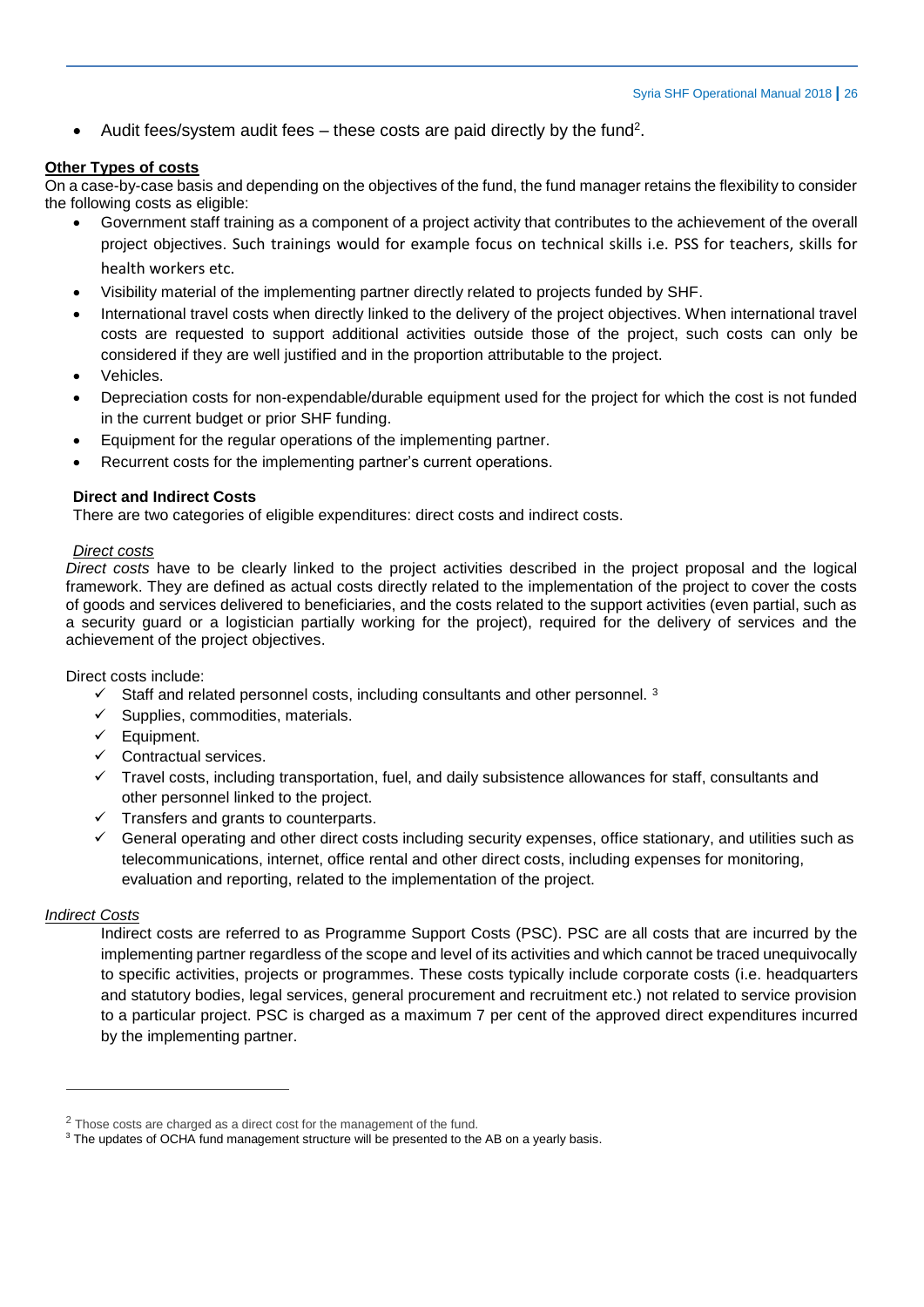- Programme Support Costs of sub-implementing partners associated to the implementation of a specific project must be covered by the overall maximum 7 per cent of the actual project expenditures.
- Indirect costs do not have to be itemized in the project budget.

## **Shared Costs**

 $\overline{a}$ 

Sharing costs between different donors and projects under a country programme of an implementing partner is an acceptable practice for the Syria Humanitarian Fund. The implementing partner may share certain Country Office costs for example staff, office rent, utilities and rented vehicles between different uses and projects. The following guidance applies to shared costs in the project budget:

- All shared costs must be directly linked to project implementation.
- All shared costs must be itemized in the budget, following standard accounting practice and based on a welljustified, reasonable and fair allocation system, to be clearly explained in the budget narrative of the project and assessed and approved by the HFU.
- The partner should always be able to demonstrate how costs were derived and explain in the project proposal/logical framework how the calculation was made (e.g. pro-rata, averages).<sup>4</sup>
- If a position is cost-shared, the percentage of the monthly cost corresponding to the time that the person will dedicate to the project shall be budgeted. Portions of a unit may not be budgeted as staff costs; only percentages are acceptable.
- Non-staff shared costs must be shared on the basis of an equitable cost allocation system<sup>5</sup>. Accordingly, the percentages in the budget are to be assessed and approved by the HFU.
- Shared-costs, including staff-related costs, should be charged for the entire duration of the project. If this is not possible, the rationale of the apportionment must be explained in the budget narrative

#### **Guidance on itemization of budget lines**

Each budget line requires the following cost breakdown:

- Itemize each national and international staff, consultant and other personnel by function, and provide unit quantity and unit cost (monthly or daily rates) for each staff position<sup>6</sup>.
- $\checkmark$  Any budget line whose total value exceeds \$10,000 (as cumulative value) requires a clear explanation of the calculation in the budget narrative.
- $\checkmark$  When budget lines contain costs of multiple items (exceeding \$10,000) a budget breakdown should be included in excel, listing item, unit, quantity, value or cost (per unit and total cost. Documentation must be uploaded in the GMS.
- Provide unit or quantity (e.g. 10 kits, 1,000 metric tons) and unit cost for commodities, supplies and materials to be purchased. The budget narrative should properly reference unit measures (length, volume, weight, area, etc.).
- $\checkmark$  Provide technical specifications for items whose unit cost is greater than \$10,000.
- $\checkmark$  Provide technical specifications for items whose unit costs can greatly vary based specifications (e.g. for generators, a reference to the possible range of power would be sufficient to properly evaluate the accuracy of the estimated cost).
- Provide details in the budget narrative so that the objective of the budget line can be clearly identified.
- Itemize general operating costs (e.g. office rent, telecommunications, internet, utilities) for project implementation providing quantity and unit cost. A lump sum for operating costs is not acceptable.

<sup>&</sup>lt;sup>4</sup> Cost-shared staff positions that are intended to last the entire duration of the project should be charged for the entire period and charged as a percentage against the project (e.g. half of the cost of a guard in a 12 months project should be budgeted at 50 per cent of the monthly salary for 12 months). Durations shorter than the project are acceptable only if the position is not intended to last for the entire duration of the project. Partners have the option to record expenditures within the budgeted amount according to modalities that better suit their preferences (e.g.

charging 100 per cent of for guard for 6 months).<br><sup>5</sup> This should be calculated as a percentage against the overall amount of the shared cost and charged as a percentage of the project value. It is preferable to charge sha office in a 12 months project, the partner should budget the rent for 50 per cent of the monthly cost for 12 months period. The partner may pay the full rent of the office for 6 months with the

allocated budget).<br><sup>6</sup> Staff positions must be charged per unit. If staff costs are only partially charged to the given budget this must be reflected in the percentage (50 per cent of a staff, and not half of a staff at 10 per cent).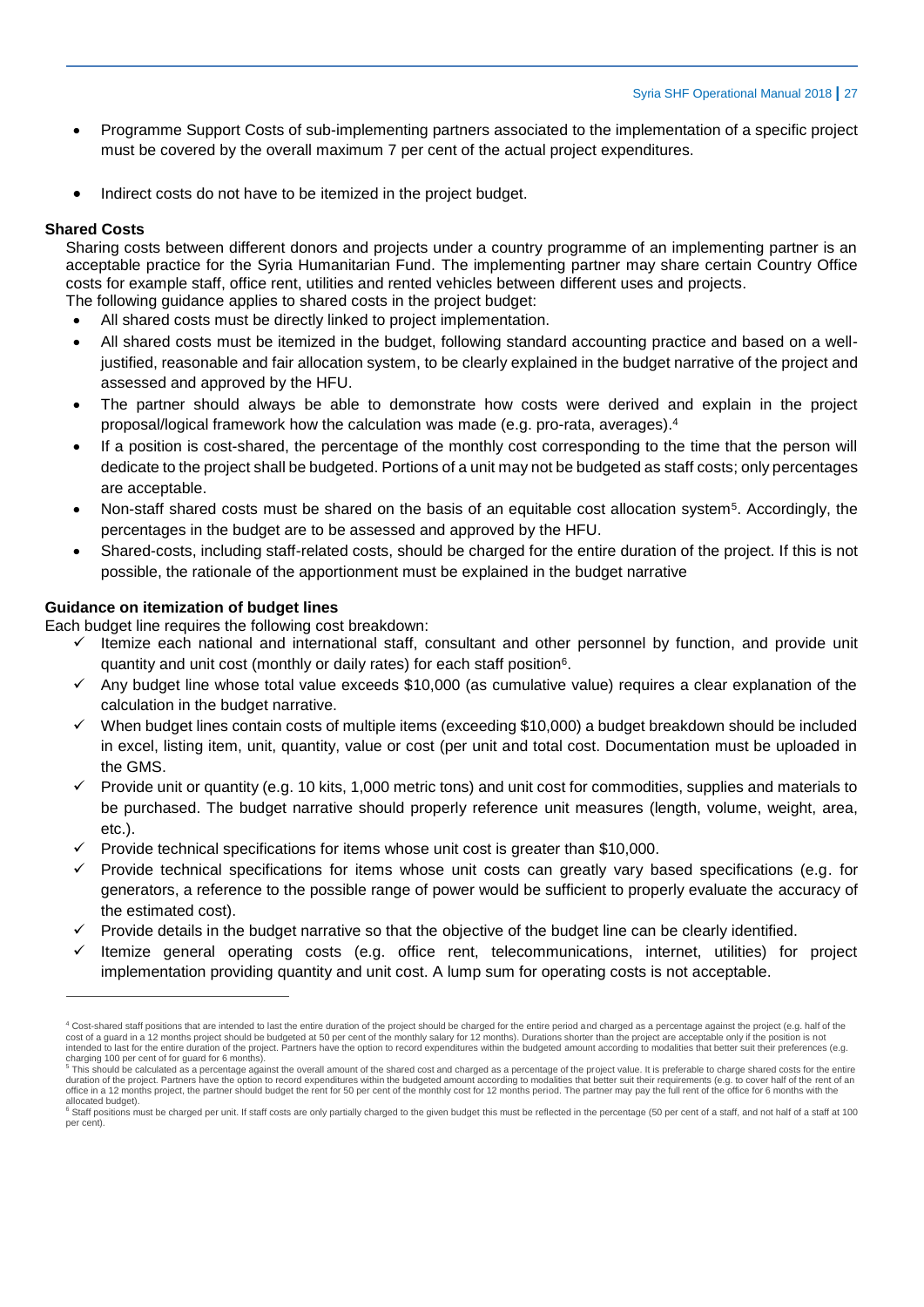- $\checkmark$  Travel costs can be estimated as long as the calculation modality is accurately described in the budget narrative (e.g. providing estimates on the number of trips and average duration in days, daily subsistence allowance rates, etc.).
- Travel (In-country and International) or International travel: estimate number of trips and cost per trip.
- $\checkmark$  Provide list of items<sup>7</sup> and estimated cost per item for kits when the cumulative budget line value exceeds \$10,000.
- $\checkmark$  Provide the list of items for globally standardized kits such as Post-exposure Prophylaxis kits and Interagency Emergency Health Kit. This does not include standard kits agreed upon in Syria.
- In the case of construction works exceeding \$10,000, only labour costs and known essential materials may be budgeted and itemized, providing unit/quantity and unit cost. The budget narrative should explain how construction costs have been estimated on the basis of a standard prototype of building (e.g. latrine, health post or shelter), type of materials (e.g. wood, prefabricated or brick/cement/concrete) and the formula or rationale used to estimate construction cost (e.g. per square foot or meter or previous experiences).
- $\checkmark$  The partner is responsible and accountable to ensure the budget(s) of the sub-implementing partner(s) adheres to the principles of economy, efficiency, effectiveness and transparency.
- $\checkmark$  The partner must ensure the sub-implementing partner(s) budget(s) are commensurate with the planned activities and outputs, and is reasonable in the specific country context.
- The sub-implementing partner budget should be provided as a single line under the budget category *Transfers and Grants to Counterparts*.
- $\checkmark$  The breakdown details are not required to be provided in GMS. However, at the request of OCHA and/or the auditors, the partner is responsible and accountable to provide the necessary detailed documentation to support the budget and expenditure incurred by the sub-implementing partner.
- $\checkmark$  The sub implementing partner's budget and expenditure details must be available, if requested, at the same level of detail and format applicable to the main implementing partner. These documents must remain available for at least a period of 5 years after the project termination.

## **Signature of Grant Agreements**

Standard Grant Agreement templates (see annexes 16 and 17, Grant Agreements with NGOs and UN agencies) must be used for contracting. No changes in the articles of the Grant Agreement are allowed.

The use of the GMS is the pre-requisite for implementing the process described below. The GMS supports the full implementation of standard procedures and due diligence processes, it provides support throughout the entire project cycle management, it is the repository of necessary supporting project documents and it ensures timely and effective implementation of control mechanisms to manage and mitigate risks associated with the fund management.

Grant Agreements with UN agencies, NGOs, and Red Cross and Red Crescent Movement are prepared by OCHA Country Offices (normally the Humanitarian Financing Unit). Grant agreements are signed by the HC and countersigned by the authorized representative of the partner as recorded in the Due Diligence module of the GMS. Grant agreements are then sent to OCHA HQ/FCS for final approval and signature by EO (or a duly delegated officer).

Agreements (see Annexes 18 and 19, Grant Agreements with NGOs and UN agencies) must be submitted to OCHA HQ/FCS by the fund manager through the GMS. The following supporting documents (all annexed) must be submitted.

- $\checkmark$  Copy of the Grant Agreement signed by the HC and partner.
- $\checkmark$  Project proposal (as approved by the HC).
- $\checkmark$  Project budget (as approved by the HC).

 $\overline{a}$ 

 $7$  The list should be provided as an annex to the budget.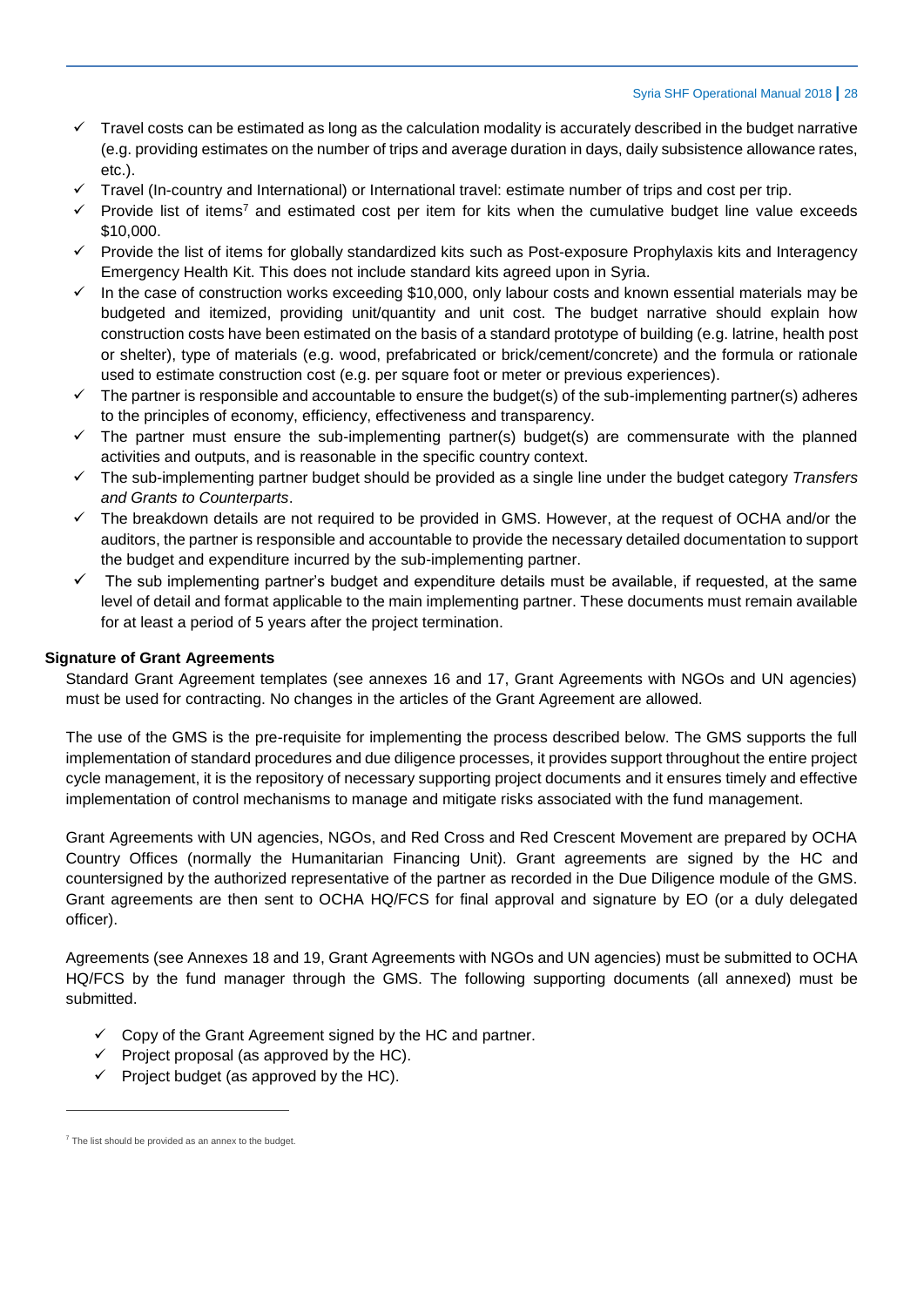$\checkmark$  Duly signed compliance memos.

Signature of grant agreements has a processing time of up to 3 business days, provided that the documentation submitted to OCHA HQ/FCS is complete, accurate and consistent.

The grant agreement is only valid upon signature by both the HC and implementing partner. The start date, agreed by the HFU in consultation with the implementing partner, is indicated in the Annex B of the grant agreement. The start date on Annex B can be as early as the signature date of the IP to accommodate expenditure eligibility. If the signature of the grant agreement by the partner occurs after the agreed upon start date, the date of the signature of the grant agreement will determine the official start date of the project.

Expenditure is eligible from the date of signature by the partner, which marks the entry into effect of the grant agreement.

#### **7.3 Guidelines on requesting project changes**

#### 7.3.1 Revisions: no-cost extensions, budget modifications and project changes

Changes in a project may be required due to various reasons and may have different consequences to the project's scope, duration and budget. Variations of all forms must be brought to the fund manager's attention. The fund manager in consultation with cluster/sector coordinators will assess whether the proposed changes need formal written authorization, whether an amendment to the initial grant agreement is necessary (see Annex 18, Amendment to Grant Agreement with NGOs, and Annex 19, Amendment to Grant Agreement with UN agencies) or whether the breath of the proposed changes is such that the project needs to be terminated. Annexes 20 (Project Revision Request Form and 13 a and b (Budget Tool for Amendments) of these guidelines provide the format to request a NCE/Budget Revision.

Depending on the nature of the revision, relevant GMS workflows will be activated by the HFU allowing partners to request the required amendments.

The HC, or the OCHA HoO if delegated to do so (see Annex 21, Delegation of Authority for revision approval), will respond to the implementing partner in writing, accepting, modifying or rejecting the request (see Annex 20, Project Revision Request Form). If accepted, this amendment becomes an integral part of the agreement and must be cleared by OCHA HQ.

A signed Grant Agreement Amendment will be required in the following circumstances:

- $\checkmark$  Changes to the project budget exceeding the 15 per cent tolerance allowed for each Budget Category
- $\checkmark$  Addition of a new budget line, irrespective of whether it is below or over the 15% tolerance allowed for each Budget Category
- $\checkmark$  Change in duration of the project
- $\checkmark$  Change of banking information relevant to the project
- $\checkmark$  Any other changes that have financial or legal implications and are part of the Grant Agreement

The following changes do not require a Grant Agreement Amendment and will be approved in GMS through the 'approval without GA amendment' feature.

- $\checkmark$  Change in project location, unless the entire project area has been changed.
- $\checkmark$  Change in number of beneficiaries, unless this changes the nature of the project.
- $\checkmark$  Change in approved project activity, unless this changes the project objective and key result.

#### **7.3.2 No-Cost Extensions (NCEs)**

No-Cost Extension (NCE) requests will be considered on a case-by-case basis, depending on the reasons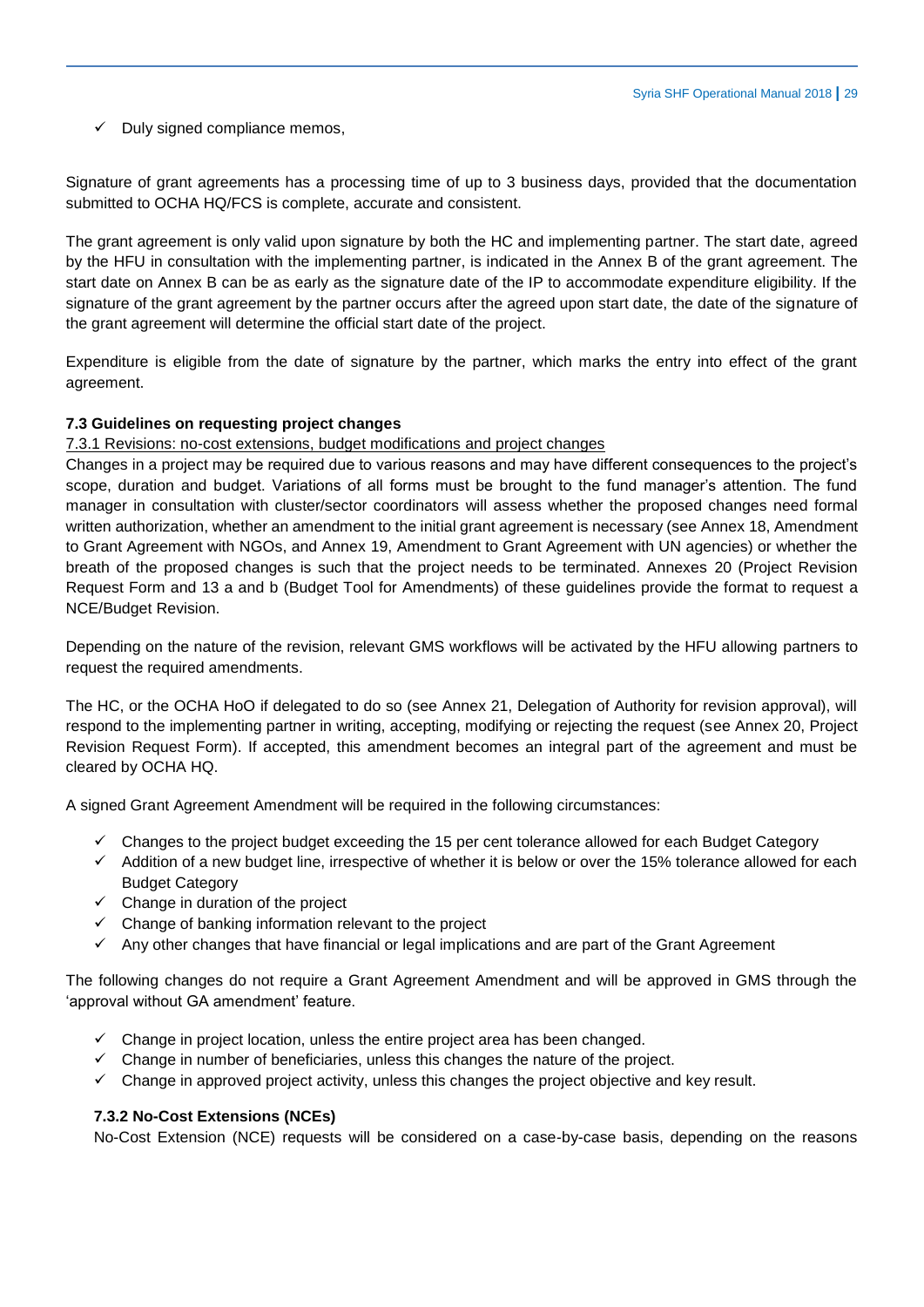justifying the request and evidence of progress collected through narrative and financial reports (i.e. progress/interim), or through field monitoring visits and financial spot checks.

NCEs Project Revision Requests should be submitted at least four weeks prior to the end of the project. Later submissions will not be considered.

with or without any changes to the project's budget or activities. To extend the duration, an amendment to the original agreement must be signed by both parties.

## **7.3.3 Budget Modification**

There are three types of acceptable budget revisions:

- Budget revision not exceeding 15 per cent of the approved budget.
	- $\checkmark$  This type of modification does not require formal authorization by the HC, which means that within this limit the implementing partner has the flexibility to make adjustments to the project budget as needed throughout the implementation.
	- $\checkmark$  Cost redeployments to budget categories not exceeding 15 per cent of the originally approved budget category are acceptable for all categories except the "Staff and other Personnel Costs" category. Any variation in "Staff and other Personnel Costs" should be approved in writing by OCHA.
	- $\checkmark$  Redeployment must be done against existing budget lines. Budget variations of this type, without prior consent, are acceptable as long as the activities retain the same scope and nature of the original grant.
- Budget revision exceeding 15 per cent
	- $\checkmark$  Cost redeployments to budget categories exceeding 15 per cent of the amount originally approved require the HC authorization.
	- $\checkmark$  The implementing partner will make the request to the HC (Annexes 20 Project Revision Request Form and 13 a and b, tab 7, Budget Tool for Amendments), after prior consultation with the fund manager.
	- $\checkmark$  Should the budget modifications imply programmatic changes (within the scope and nature of the original grant) the implementing partner will also submit a revised logical framework.
- The HC approval of such modification will be formalized through an amendment to the original grant agreement (inclusive of all necessary supporting documents, project proposal, and project budget).

## Addition of a new budget line

Under no circumstances should budget revisions increase the approved total budget.

Budget line variations within the same category, not affecting the total value of the category, are acceptable without previous consent.

Any additional budget lines within a category, even if they have no impact of the total amount of the category, require prior written consent of OCHA.

Interest income earned on project funds must be reported in the Financial Statements. Interest income up to \$10,000 can be used in line with previously approved project budget and activities with prior approval from OCHA. However, total expenditure of the project must not exceed the total approved budget.

#### **7.3.4. Project Changes**

Deviations from the original project objectives, including changes in the geographic location of the project, the target population, or the scope of project activities will be assessed on case-by-case basis by the HC through the OCHA HoO.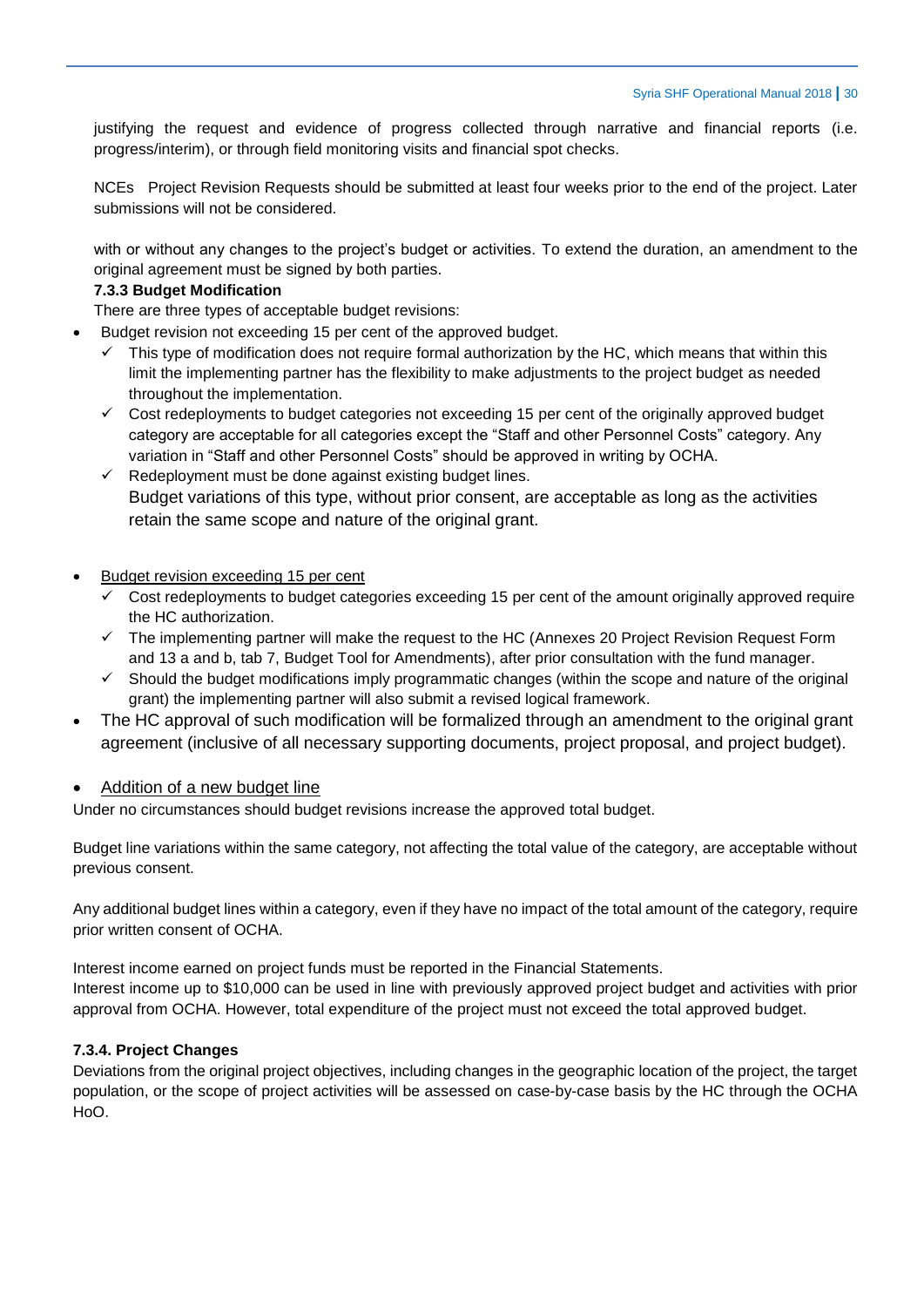Major changes may require a project revision and subsequent amendment of the grant agreement. Project revisions are subject to the approval of the governing entities. Requests for project revision must be formally submitted to the HC by the recipient organization. The request should clearly explain why the grant agreement needs to be amended and indicate the current operational status of the project. A financial statement detailing expenditures incurred to date should be submitted (Annex 13 a and b. Project Budget and Financial Reporting Tool). See paragraph 254 for revision requests that may not require Grant Agreement Amendment and will be approved in GMS through the 'approval without GA amendment' feature.

# **7.4 Project Closure**

A project will be considered closed when the following conditions are met:

- $\checkmark$  Final narrative report received and cleared by the fund manager. Partners must submit the final narrative report within two calendar months after the end of the project implementation (including NCEs). The fund manager has up to one calendar month from receipt to review and clear the final narrative report.
- $\checkmark$  Partners must submit the final financial statement (including an inventory of assets purchased under the grant with purchase value over \$10,000 per asset) within 2 calendar months after the end of the project implementation (including NCEs). Once the final financial statement has been received, it will be pre-cleared by the fund manager and cleared by OCHA HQ/FCS (within one month).
- $\checkmark$  After clearance of the FFR, projects will be audited within 2 months.
- $\checkmark$  OCHA HFU and FCS will review and close the project within 2 months from receipt of the audit report.
- $\checkmark$  Following the closure of a project and its audit (when applicable), partners will be notified by OCHA about the exact amount to be refunded. Partners have one month from the date of notification to refund amounts due. Non-compliance with the request will be subject to specific measures (Annex 15, Compliance Measures). Proof of payment needs to be received and acknowledged by OCHA.

OCHA reserves the right to audit NGO partners. On this basis, OCHA may also request the reimbursement of unspent or qualified expenditures. Upon written notification from OCHA, the implementing partner shall refund the requested amount within one calendar month.

## **8- Additional Information**

## 8.1 Cross-cutting issues (Gender)

All applicants to the SHF are encouraged to incorporate in their proposals humanitarian assistance that meet the distinct needs of women, girls, boys and men in order to ensure equal opportunities and access to assistance. Integration of gender considerations and actions to prevent and respond to Gender-Based Violence (GBV) into projects will generate positive and sustainable outcomes.

In order to do so, SHF encourages the use of existing tools that are available at the systemic level to promote sound gender analysis and gender integration in projects. In this regard, partners should ensure routine collection, collation and utilization of sex and age-disaggregated data and information in the whole project cycle.

The IASC Gender Marker will be utilized by the SHF throughout the programme cycle: prospective partners are required to indicate the Gender Marker code as part of the project proposal, and to report on how gender and GBV was addressed during implementation. Beneficiary numbers should be broken down by sex, age and other diversifying factors whenever possible. If there are challenges and barriers to collecting disaggregated data and information, mechanisms should be put in place to address the gap during implementation. At the reporting stage, partners are required to describe how projects have contributed to promoting gender equality, including the prevention and response to Gender-Based Violence.

Gender equality perspectives, including the Gender Marker code, are part of the assessment criteria used by Review Committees during project appraisal (see Annex 23, IASC Gender Marker FAQs). SHF monitoring further assesses the extent to which gender considerations have been made as part of project implementation.

The Review Committees will seek and utilise the expertise of gender experts/ Gender Advisor to ensure that gender analysis forms the core of the needs identification and that the Gender Marker is accurately assessed. Partners are